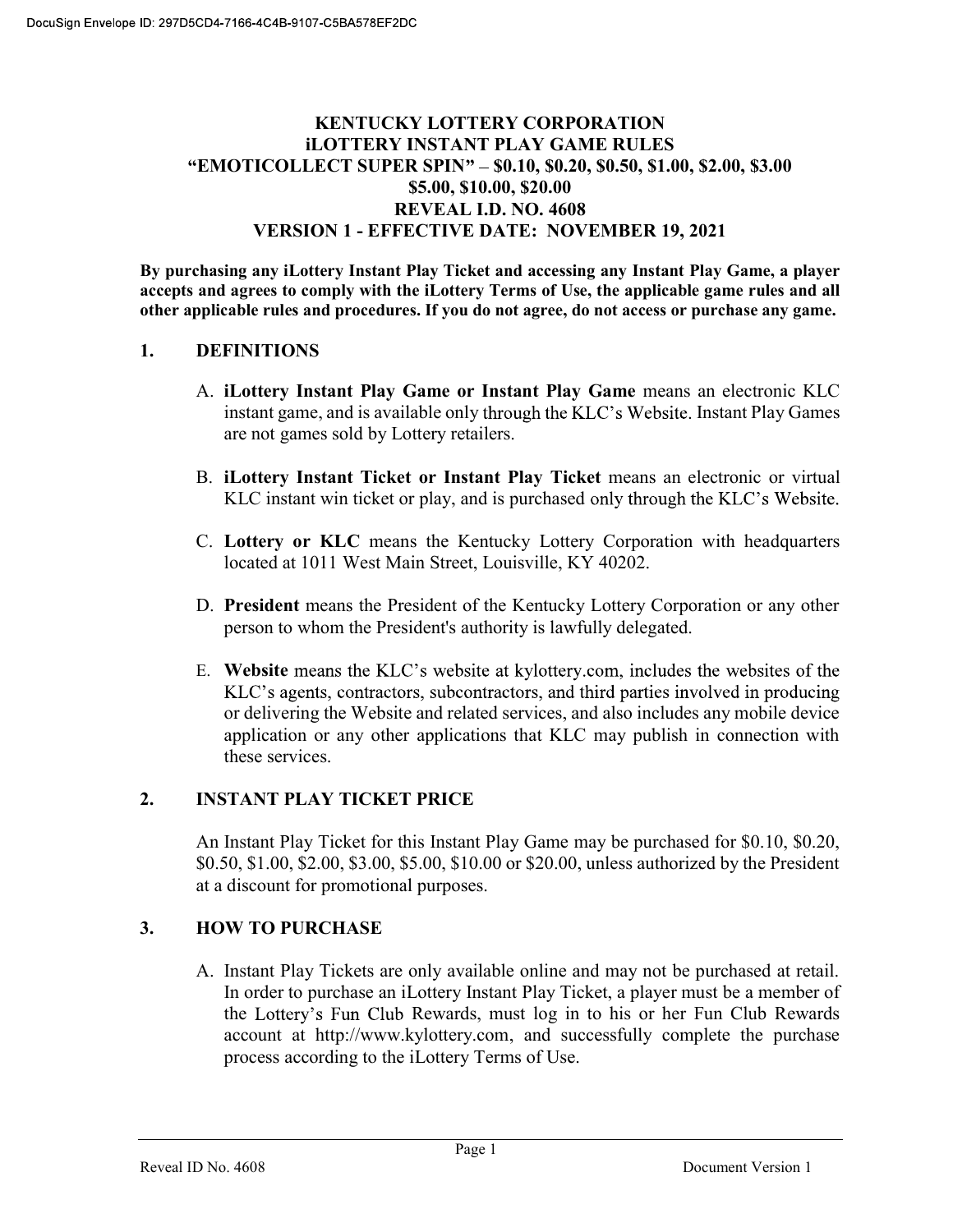- B. To purchase an Instant Play Ticket, the player must be at least 18 years of age, have a valid Kentucky address, be physically located within the Commonwealth of Kentucky at the time of the purchase, have a properly registered account, and be using player's own account to purchase a ticket. The KLC may deem invalid any purchases made in violation of these requirements, the iLottery Terms of Use, or other applicable rules, and may refuse to award the prize.
- C. All sales are final. Once the purchase is completed, the player may not cancel the purchase. The player is solely responsible for ensuring that he or she has selected the correct lottery game and all options relating to that game, including, but not limited to, game ticket, number of tickets, and price of tickets. Purchases made in error will not be refunded.
- D. Player is solely responsible for obtaining and maintaining any equipment and connectivity necessary to access the Website and purchase an Instant Play Ticket. Games may not be available on certain devices due to operating requirements associated with the Games. The Lottery makes no representations or warranties as to a player's ability to access, purchase, and play any game, or that the Website or games will display correctly on all devices on which they can be viewed.
- E. Players may have the option to "Buy Now" or "Try Now." By design, the Game play and player experience are the same, although there are important differences. By choosing "Buy Now," the player elects to purchase the Instant Play Ticket, and the purchase value will be deducted from the player's account. Once confirmed, Instant Play Ticket purchases cannot be voided or cancelled. If a Game player chooses "Try Now," the player acknowledges that he or she is playing a trial version of the Instant Play Game; the player is not purchasing an Instant Play Ticket, and the player will not be awarded a cash prize even though the Game results may reveal a prize.

# 4. HOW TO PLAY

The object of EmotiCollect Super Spin is to spin the Wheel to win prizes.

To begin play, the player must select their price point before purchasing the game, and then the player must complete the purchase process set out in the iLottery Terms of Use. The outcome of the player's ticket is determined at the time of the ticket purchase.

Each game consists of six (6) Wheel spins, a Prize Meter, and an Auto Spin Button. Press SPIN to spin the Wheel. Press AUTO SPIN to have to game complete automatically. On each spin, three (3) sections of the Wheel will spin: an Inner Wheel, a Middle Wheel, and Outer Wheel. When the Wheel stops, all three (3) of the highlighted sections of the Wheel are evaluated according to the following:

• Outer Wheel – three  $(3)$  Emoticons of varied colors are highlighted and collected on the Wheel. Each highlighted Emoticon fills one (1) Bar on the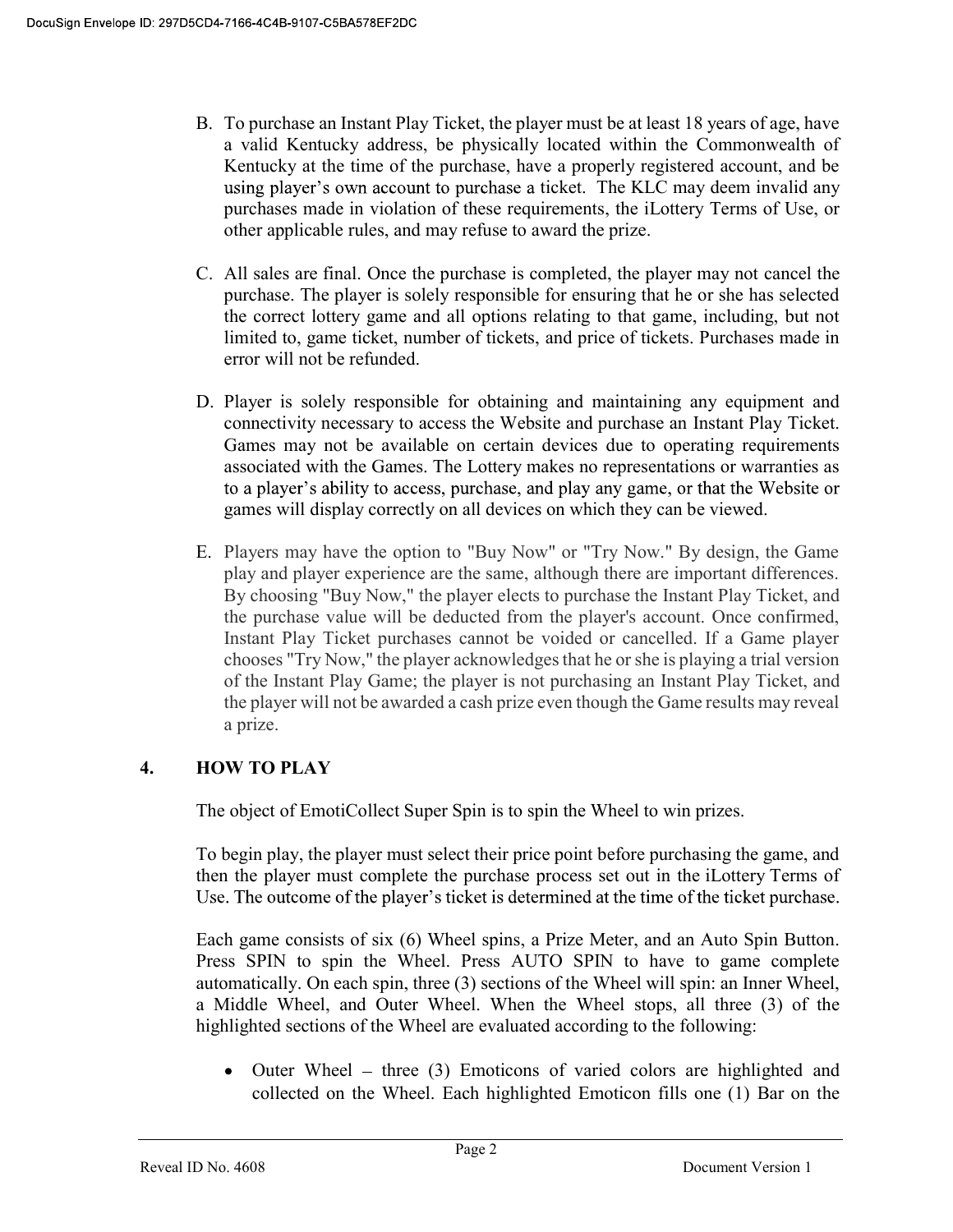corresponding-colored Prize Meter. Fill all Bars on the Prize Meter to win the corresponding prize for that color Emoticon. Multiple prizes may be awarded if multiple Prize meters are filled for a corresponding color Emoticon. Each Meter can only be won once. Fill all Bars on the Bonus Meter to trigger the Bonus game.

- Middle Wheel Awards a 1x, 2x, or 3x Emoticon multiplier. The multiplier fills the colored Prize Meter for each highlighted and collected Emoticon on the Outer Wheel by one (1), two (2), or three (3) Bars respectively.
- Inner Wheel On each spin, you may land on a blank space or you could be awarded the following items:
	- $\circ$  Free Spin Symbol Adds +1 additional spin to the total remaining spins available
	- o Instant Win Symbol Select one (1) of up to three (3) Symbols to reveal a corresponding instant prize
	- $\circ$  Expand Symbol Expands the highlighted section of the Outer Wheel, increasing the number of Emoticons highlighted and collected by two (2) for a total of five (5) Emoticons

#### Bonus Game

If all five (5) Bars on the Bonus Prize Meter are filled, the Bonus game plays immediately.

The Bonus game awards three (3) initial spins on a 4x4 grid. Any Bonus Symbol that appears on the grid is highlighted and collected and locks into that position on the grid for the remainder of the Bonus, and the number of spins remaining is reset to three (3) spins. If no Bonus Symbols appear on the grid for a spin, the number of spins remaining decreases by one (1).

On the next spin, any additional Bonus Symbols that appear are highlighted and collected, and lock into position for the remainder of the Bonus, and are added to the total. The number of spins resets to three (3). If no Bonus Symbols appear on the grid for the next spin, the number of spins remaining decreases by one (1).

Continue to spin until there are no spins remaining, or all sixteen (16) Bars on the grid are filled with Bonus Symbols.

If four (4) or more Bonus Symbols are revealed, win the corresponding prize.

At the end of the Bonus, the game returns to the base game to complete any spins remaining on the Wheel. Only one (1) Bonus game may be awarded.

The game ends after all awarded base game spins and any triggered Bonus game has completed. A message appears, indicating the game's outcome.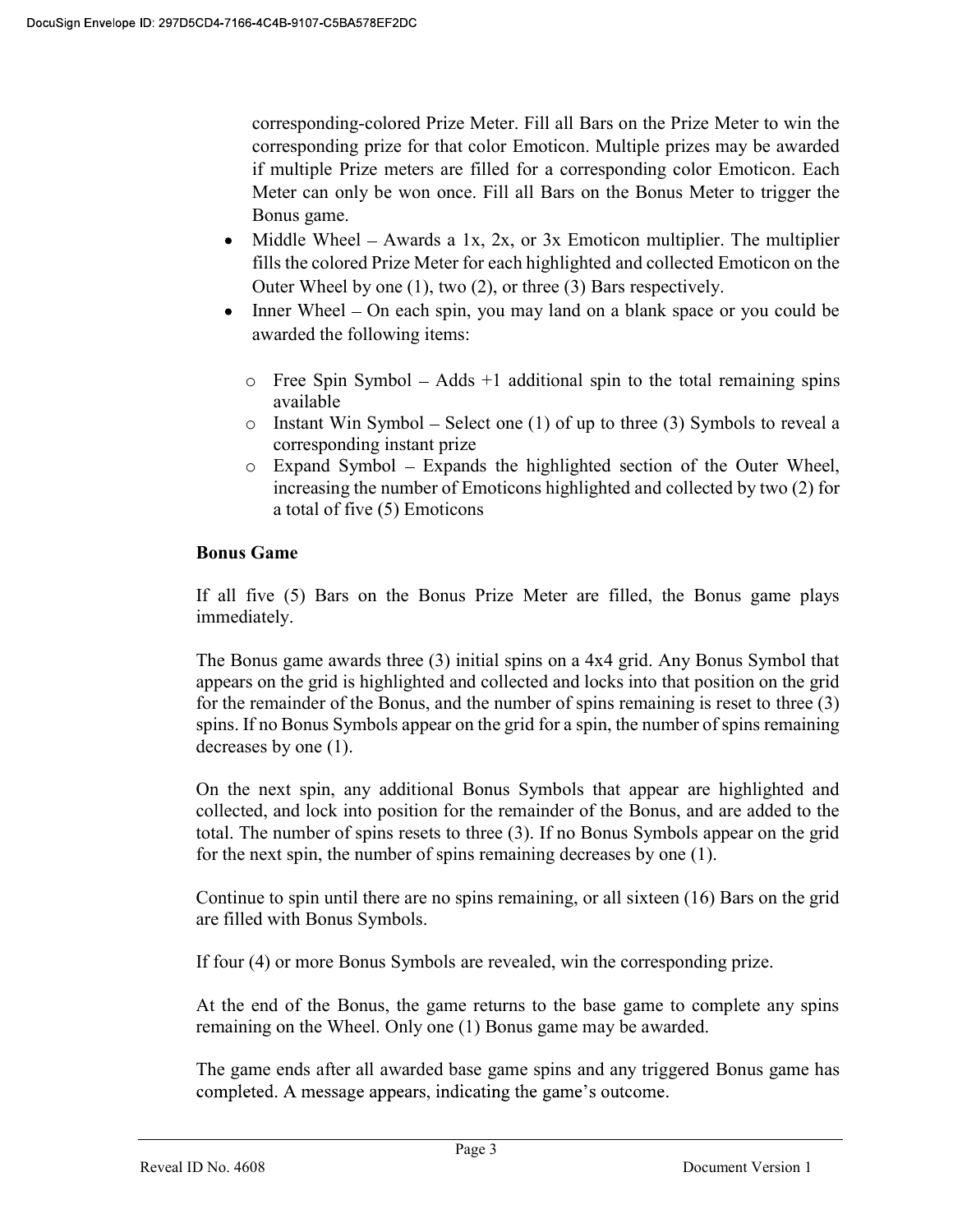#### 5. DETERMINATION OF PRIZE WINNERS

- A. iLottery Instant Play Games are games of chance, and the outcome of a play in the case of any Game is determined by the system at the point of purchase and is not affected by the skill, judgment or action of the player. The system distributes outcomes based on the probabilities within the prize structure. The overall chances of winning in a Game at each prize level are determined by the prize structure. Outcome will not be affected by a disconnection from the system after point of purchase.
- B. The revealing of the play symbols on the Instant Play Ticket does not determine if the Instant Play Ticket is a winning Ticket. The revealing of the play symbols is for entertainment purposes only.
- C. A player who validly purchases an iLottery Instant Play Ticket using his or her Fun Club Rewards account, and according to these rules and the iLottery Terms of Use, is the owner of the iLottery Instant Play Ticket, is entitled to any prize won on that ticket, subject to all requirements necessary to claim the prize. An iLottery Instant Play Ticket is a NOT bearer instrument. Neither the electronic record of purchase, nor any other confirmation of the purchase is a bearer instrument. An iLottery Instant Play Ticket may not be assigned or transferred, except as allowed or required by law.
- D. If an iLottery Instant Game play is not played out to completion for any reason, including the interruption of the player, loss of connectivity during game play or Game termination by the Lottery, the player will be notified by email that the Game has not been completed and that the Game will be available for a specified time. If the play is not completed within that time, play will be completed automatically by the system on the player's behalf to reveal the outcome determined at the point of purchase. The player will be notified by email of such outcome, and the prize claim and payment process remains the same, whether player plays the game to completion or the game is completed automatically.

### 6. PRIZE STRUCTURES AND ODDS

Duplicate prize amounts indicate multiple ways to win the same prize amount; different odds may apply to each way to win.

| <b>Prize Value</b> | <b>Odds Per Play</b> |
|--------------------|----------------------|
| 250.00             | 1:2,000,000.00       |
| 22.50              | 1:2,000,000.00       |
| 22.50              | 1:2,000,000.00       |
| 20.50              | 1:2,000,000.00       |
| 20.50              | 1:2,000,000.00       |

#### PRICE: \$0.10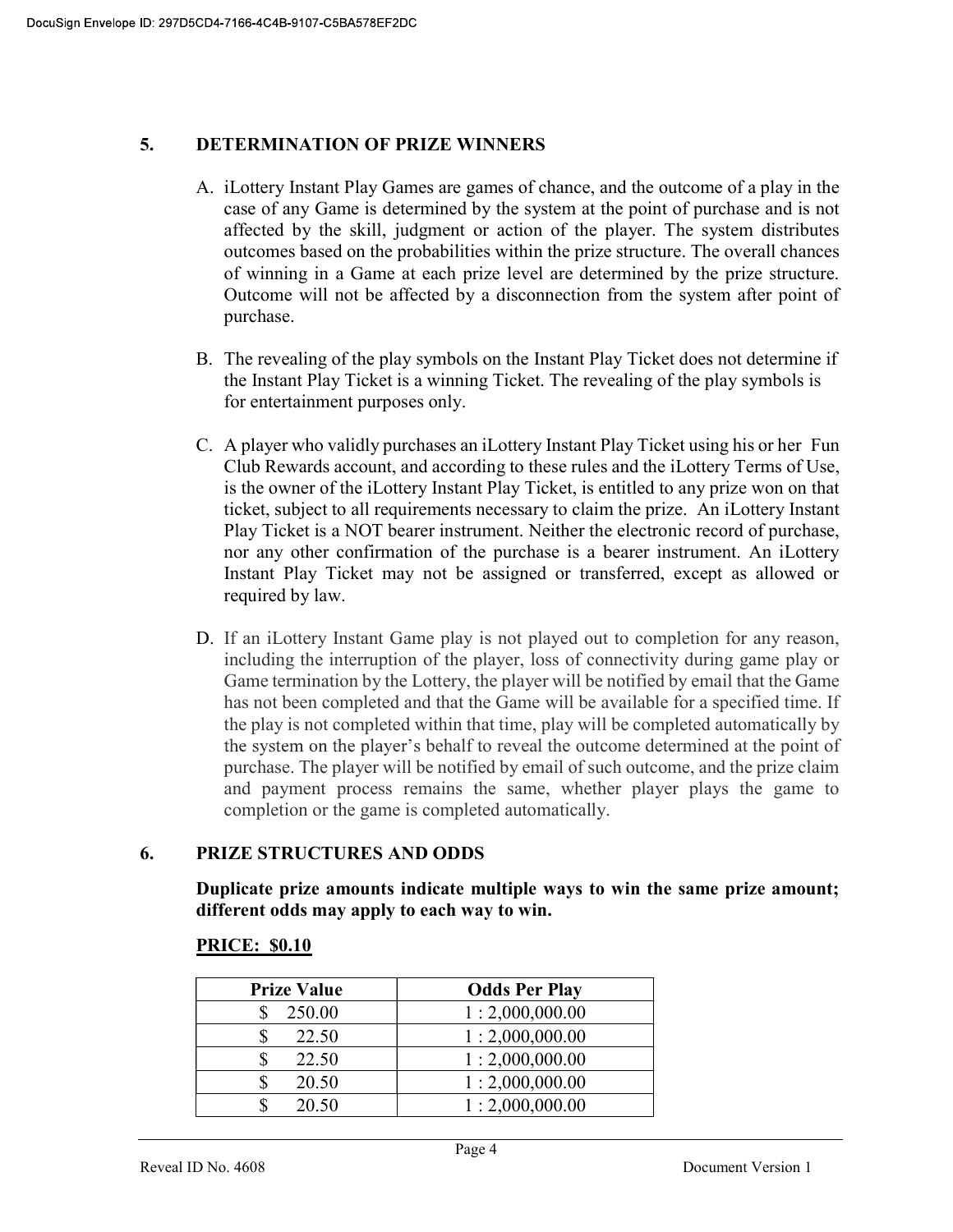| <b>Prize Value</b> | <b>Odds Per Play</b> |
|--------------------|----------------------|
| \$<br>20.20        | 1:2,000,000.00       |
| \$<br>20.20        | 1:2,000,000.00       |
| \$<br>20.10        | 1:2,000,000.00       |
| \$<br>20.10        | 1:666,666.67         |
| \$<br>20.00        | 1:2,000,000.00       |
| \$<br>20.00        | 1:666,666.67         |
| \$<br>19.00        | 1:2,000,000.00       |
| \$<br>19.00        | 1:666,666.67         |
| \$<br>18.00        | 1:2,000,000.00       |
| \$<br>18.00        | 1:666,666.67         |
| \$<br>17.50        | 1:1,000,000.00       |
| \$<br>17.50        | 1:500,000.00         |
| \$<br>17.00        | 1:1,000,000.00       |
| \$<br>17.00        | 1:500,000.00         |
| \$<br>16.00        | 1:1,000,000.00       |
| \$<br>16.00        | 1:500,000.00         |
| \$<br>15.50        | 1:1,000,000.00       |
| \$<br>15.50        | 1: 333, 333.33       |
| \$<br>15.00        | 1:1,000,000.00       |
| \$<br>15.00        | 1: 333, 333.33       |
| \$<br>14.50        | 1:1,000,000.00       |
| \$<br>14.50        | 1:333,333.33         |
| \$<br>14.00        | 1:666,666.67         |
| \$<br>14.00        | 1:285,714.29         |
| \$<br>13.50        | 1:666,666.67         |
| \$<br>13.50        | 1:285,714.29         |
| \$<br>13.00        | 1:666,666.67         |
| \$<br>13.00        | 1:285,714.29         |
| \$<br>12.50        | 1:666,666.67         |
| \$<br>12.50        | 1: 222, 222.22       |
| \$<br>12.00        | 1:666,666.67         |
| \$<br>12.00        | 1: 222, 222.22       |
| \$<br>11.50        | 1:666,666.67         |
| \$<br>11.50        | 1: 222, 222.22       |
| \$<br>11.00        | 1:500,000.00         |
| \$<br>11.00        | 1:200,000.00         |
| \$<br>10.50        | 1:500,000.00         |
| \$<br>10.50        | 1:166,666.67         |
| \$<br>10.00        | 1: 133,333.33        |
| \$<br>10.00        | 1:44,444.44          |
| \$<br>9.00         | 1:100,000.00         |
| \$<br>9.00         | 1: 33,333.33         |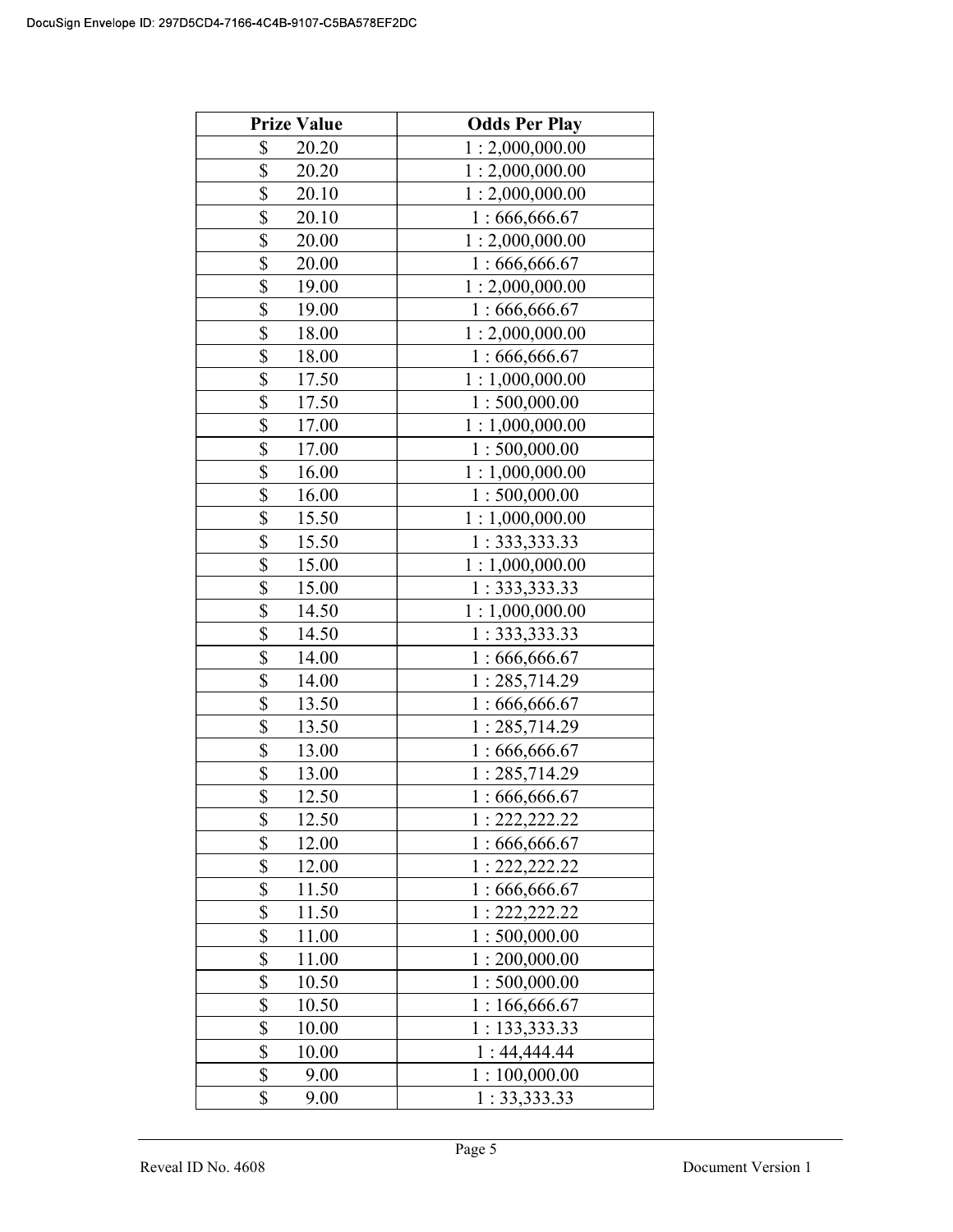| <b>Prize Value</b>      | <b>Odds Per Play</b> |
|-------------------------|----------------------|
| \$<br>8.50              | 1:80,000.00          |
| \$<br>8.50              | 1:26,666.67          |
| \$<br>8.00              | 1:66,666.67          |
| \$<br>8.00              | 1: 22, 222.22        |
| \$<br>7.50              | 1: 57,142.86         |
| \$<br>7.50              | 1:19,047.62          |
| \$<br>7.00              | 1:50,000.00          |
| \$<br>7.00              | 1:16,666.67          |
| \$<br>6.50              | 1:40,000.00          |
| \$<br>6.50              | 1: 13,333.33         |
| \$<br>6.00              | 1: 32,258.06         |
| \$<br>6.00              | 1:10,638.30          |
| \$<br>5.50              | 1:26,666.67          |
| \$<br>5.50              | 1:8,888.89           |
| \$<br>5.00              | 1:16,000.00          |
| \$<br>5.00              | 1: 5,333.33          |
| \$<br>4.50              | 1:10,638.30          |
| \$<br>4.50              | 1:3,558.72           |
| \$<br>4.00              | 1:8,000.00           |
| \$<br>4.00              | 1:2,666.67           |
| \$<br>3.00              | 1:6,410.26           |
| \$<br>3.00              | 1:2,132.20           |
| \$<br>2.80              | 1: 5,333.33          |
| \$<br>2.80              | 1:1,777.78           |
| \$<br>2.70              | 1:4,566.21           |
| \$<br>2.70              | 1:1,524.39           |
| \$<br>2.60              | 1:4,000.00           |
| \$<br>2.60              | 1:1,333.33           |
| \$<br>2.50              | 1:2,666.67           |
| \$<br>2.50              | 1:888.89             |
| \$<br>2.00              | 1:2,285.71           |
| \$<br>2.00              | 1:761.90             |
| \$<br>1.50              | 1:1,600.00           |
| \$<br>1.50              | 1:533.33             |
| $\overline{\$}$<br>1.00 | 1:2,666.67           |
| \$<br>1.00              | 1:888.89             |
| \$<br>0.80              | 1:1,600.00           |
| \$<br>0.80              | 1:533.33             |
| \$<br>0.70              | 1:1,066.67           |
| \$<br>0.70              | 1:355.56             |
| \$<br>0.60              | 1:800.00             |
| \$<br>0.60              | 1:266.67             |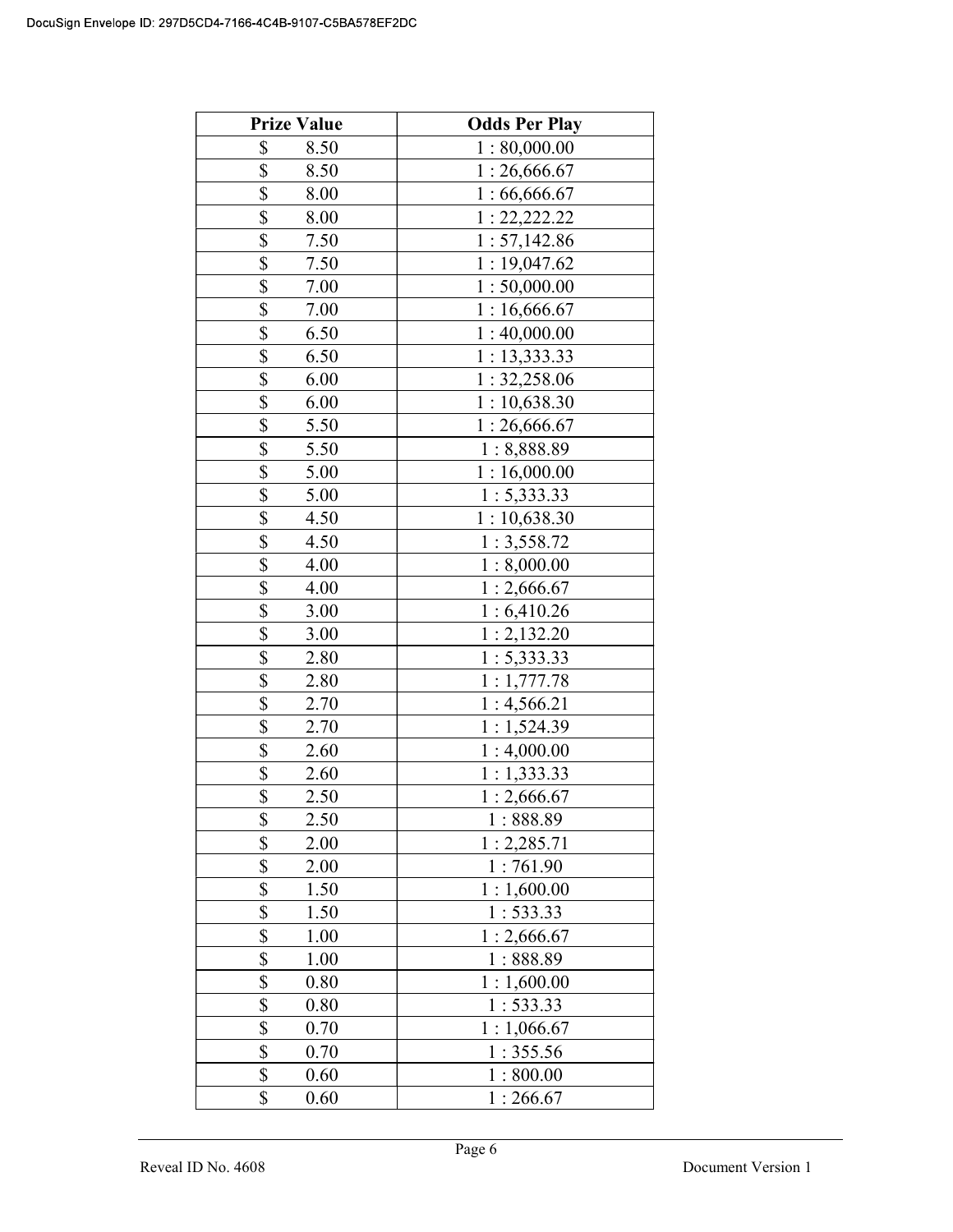| <b>Prize Value</b> | <b>Odds Per Play</b> |
|--------------------|----------------------|
| 0.50               | 1:320.00             |
| 0.50               | 1:106.67             |
| 0.30               | 1:33.33              |
| 0.20               | 1:10.42              |
| 0 1 O              | 1:10.61              |

### PRICE: \$0.20

| <b>Prize Value</b>               | <b>Odds Per Play</b> |
|----------------------------------|----------------------|
| \$<br>500.00                     | 1:2,000,000.00       |
| \$<br>45.00                      | 1:2,000,000.00       |
| $\overline{\$}$<br>45.00         | 1:2,000,000.00       |
| \$<br>41.00                      | 1:2,000,000.00       |
| $\overline{\$}$<br>41.00         | 1:2,000,000.00       |
| \$<br>40.40                      | 1:2,000,000.00       |
| \$<br>40.40                      | 1:2,000,000.00       |
| \$<br>40.20                      | 1:2,000,000.00       |
| $\overline{\mathbb{S}}$<br>40.20 | 1:666,666.67         |
| $\overline{\$}$<br>40.00         | 1:2,000,000.00       |
| \$<br>40.00                      | 1:666,666.67         |
| \$<br>38.00                      | 1:2,000,000.00       |
| \$<br>38.00                      | 1:666,666.67         |
| $\overline{\mathbb{S}}$<br>36.00 | 1:2,000,000.00       |
| \$<br>36.00                      | 1:666,666.67         |
| \$<br>35.00                      | 1:1,000,000.00       |
| $\overline{\$}$<br>35.00         | 1:500,000.00         |
| \$<br>34.00                      | 1:1,000,000.00       |
| \$<br>34.00                      | 1:500,000.00         |
| $\overline{\$}$<br>32.00         | 1:1,000,000.00       |
| \$<br>32.00                      | 1:500,000.00         |
| $\overline{\$}$<br>31.00         | 1:1,000,000.00       |
| \$<br>31.00                      | 1: 333,333.33        |
| $\overline{\$}$<br>30.00         | 1:1,000,000.00       |
| \$<br>30.00                      | 1: 333, 333.33       |
| \$<br>29.00                      | 1:1,000,000.00       |
| \$<br>29.00                      | 1: 333, 333.33       |
| $\overline{\mathbb{S}}$<br>28.00 | 1:666,666.67         |
| $\overline{\mathbb{S}}$<br>28.00 | 1:285,714.29         |
| $\overline{\mathbb{S}}$<br>27.00 | 1:666,666.67         |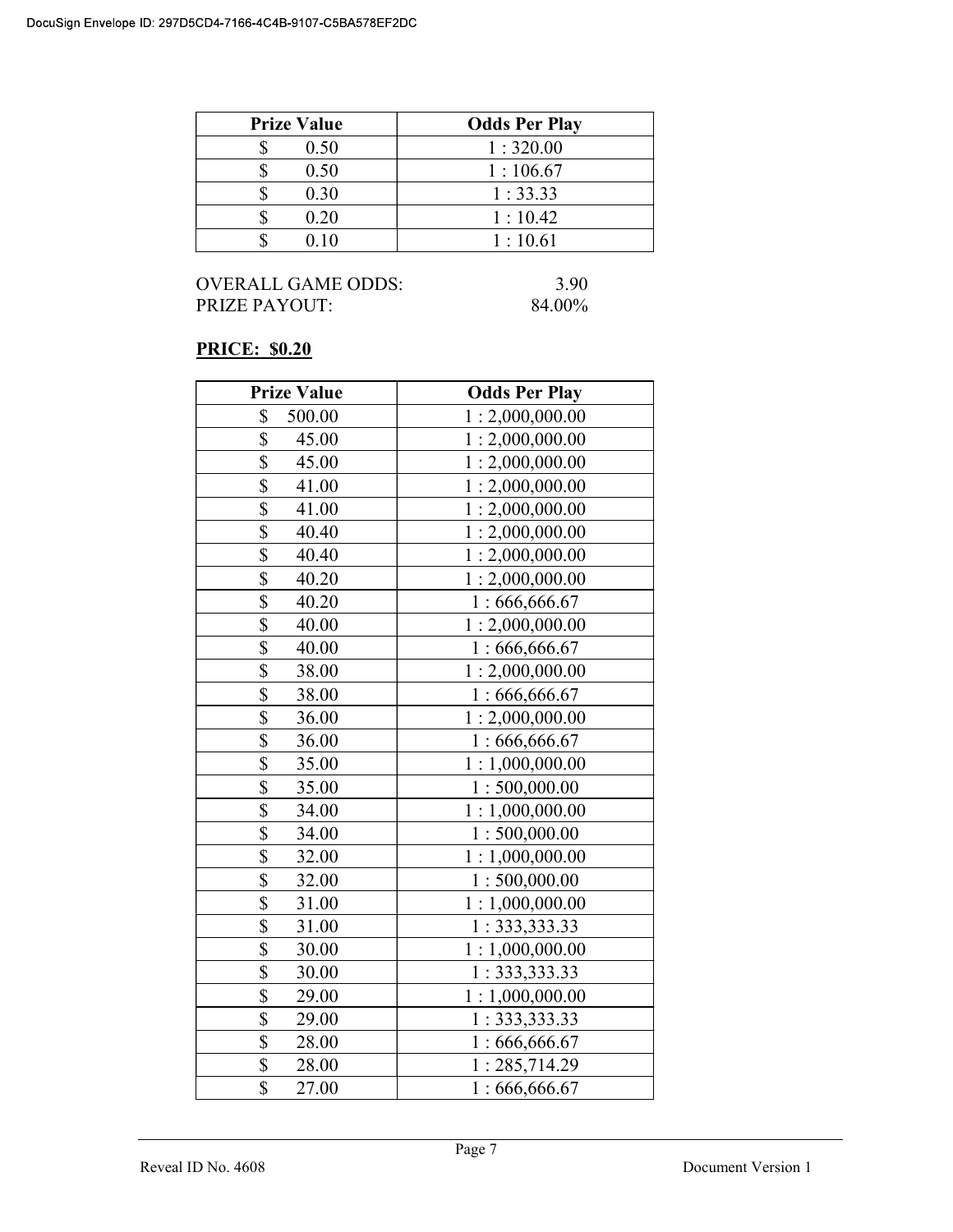| <b>Prize Value</b>               | <b>Odds Per Play</b> |
|----------------------------------|----------------------|
| \$<br>27.00                      | 1:285,714.29         |
| \$<br>26.00                      | 1:666,666.67         |
| \$<br>26.00                      | 1:285,714.29         |
| $\overline{\mathbb{S}}$<br>25.00 | 1:666,666.67         |
| \$<br>25.00                      | 1: 222, 222.22       |
| \$<br>24.00                      | 1:666,666.67         |
| \$<br>24.00                      | 1: 222, 222.22       |
| \$<br>23.00                      | 1:666,666.67         |
| \$<br>23.00                      | 1: 222, 222.22       |
| \$<br>22.00                      | 1:500,000.00         |
| \$<br>22.00                      | 1:200,000.00         |
| \$<br>21.00                      | 1:500,000.00         |
| \$<br>21.00                      | 1:166,666.67         |
| \$<br>20.00                      | 1:133,333.33         |
| \$<br>20.00                      | 1:44,444.44          |
| \$<br>18.00                      | 1:100,000.00         |
| \$<br>18.00                      | 1: 33,333.33         |
| \$<br>17.00                      | 1:80,000.00          |
| \$<br>17.00                      | 1:26,666.67          |
| \$<br>16.00                      | 1:66,666.67          |
| \$<br>16.00                      | 1: 22, 222.22        |
| \$<br>15.00                      | 1: 57,142.86         |
| \$<br>15.00                      | 1:19,047.62          |
| \$<br>14.00                      | 1:50,000.00          |
| \$<br>14.00                      | 1:16,666.67          |
| \$<br>13.00                      | 1:40,000.00          |
| \$<br>13.00                      | 1: 13, 333.33        |
| \$<br>12.00                      | 1: 32,258.06         |
| $\overline{\mathbb{S}}$<br>12.00 | 1:10,638.30          |
| \$<br>11.00                      | 1:26,666.67          |
| \$<br>11.00                      | 1:8,888.89           |
| \$<br>10.00                      | 1:16,000.00          |
| \$<br>10.00                      | 1: 5,333.33          |
| \$<br>9.00                       | 1:10,638.30          |
| $\overline{\$}$<br>9.00          | 1:3,558.72           |
| \$<br>8.00                       | 1:8,000.00           |
| \$<br>8.00                       | 1:2,666.67           |
| \$<br>6.00                       | 1:6,410.26           |
| \$<br>6.00                       | 1:2,132.20           |
| \$<br>5.60                       | 1: 5,333.33          |
| \$<br>5.60                       | 1:1,777.78           |
| \$<br>5.40                       | 1:4,566.21           |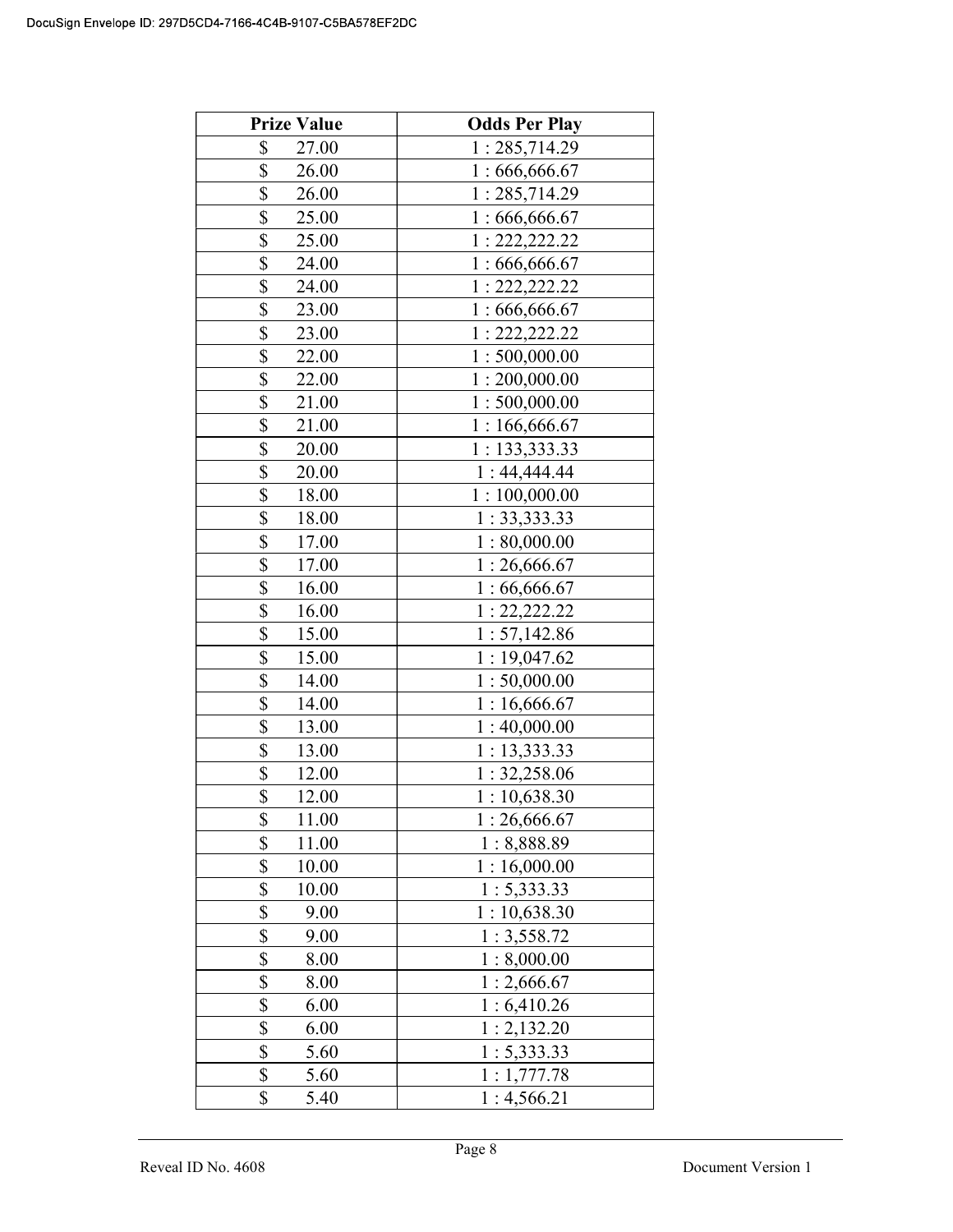| <b>Prize Value</b> | <b>Odds Per Play</b> |
|--------------------|----------------------|
| \$<br>5.40         | 1:1,524.39           |
| \$<br>5.20         | 1:4,000.00           |
| \$<br>5.20         | 1:1,333.33           |
| \$<br>5.00         | 1:2,666.67           |
| \$<br>5.00         | 1:888.89             |
| \$<br>4.00         | 1:2,285.71           |
| \$<br>4.00         | 1:761.90             |
| \$<br>3.00         | 1:1,600.00           |
| \$<br>3.00         | 1:533.33             |
| \$<br>2.00         | 1:2,666.67           |
| \$<br>2.00         | 1:888.89             |
| \$<br>1.60         | 1:1,600.00           |
| \$<br>1.60         | 1:533.33             |
| \$<br>1.40         | 1:1,066.67           |
| \$<br>1.40         | 1:355.56             |
| \$<br>1.20         | 1:800.00             |
| \$<br>1.20         | 1:266.67             |
| \$<br>1.00         | 1:320.00             |
| \$<br>1.00         | 1:106.67             |
| \$<br>0.60         | 1:33.33              |
| \$<br>0.40         | 1:10.42              |
| \$<br>0.20         | 1:10.61              |

OVERALL GAME ODDS: 3.90 PRIZE PAYOUT: 84.00%

# PRICE: \$0.50

| <b>Prize Value</b> | <b>Odds Per Play</b> |
|--------------------|----------------------|
| 1,250.00<br>\$     | 1:2,000,000.00       |
| \$<br>112.50       | 1:2,000,000.00       |
| \$<br>112.50       | 1:2,000,000.00       |
| \$<br>102.50       | 1:2,000,000.00       |
| \$<br>102.50       | 1:2,000,000.00       |
| \$<br>101.00       | 1:2,000,000.00       |
| \$<br>101.00       | 1:2,000,000.00       |
| \$<br>100.50       | 1:2,000,000.00       |
| \$<br>100.50       | 1:666,666.67         |
| \$<br>100.00       | 1:2,000,000.00       |
| \$<br>100.00       | 1:666,666.67         |
| \$<br>95.00        | 1:2,000,000.00       |
| \$<br>95.00        | 1:666,666.67         |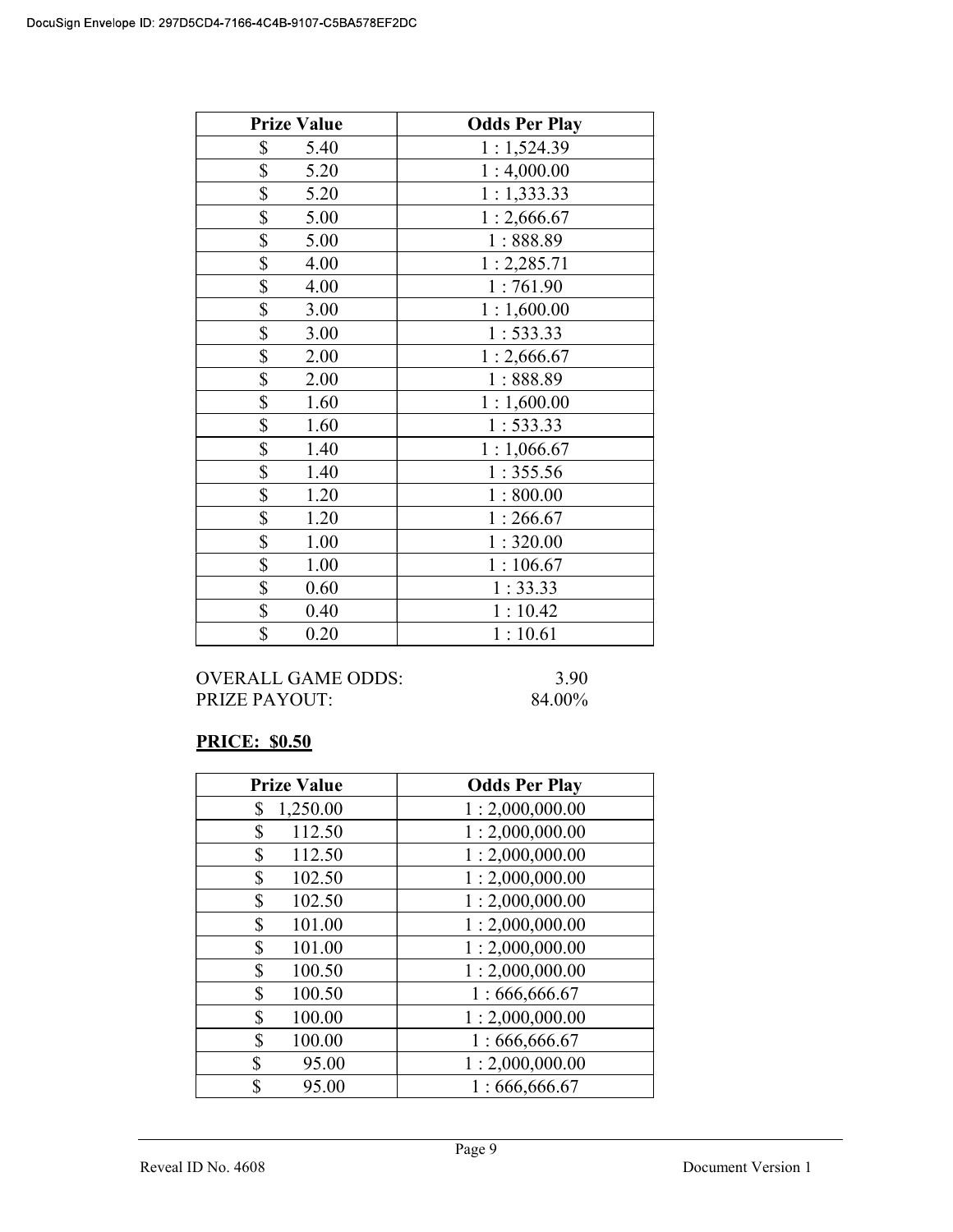| <b>Prize Value</b>               | <b>Odds Per Play</b> |
|----------------------------------|----------------------|
| \$<br>90.00                      | 1:2,000,000.00       |
| \$<br>90.00                      | 1:666,666.67         |
| \$<br>87.50                      | 1:1,000,000.00       |
| \$<br>87.50                      | 1:500,000.00         |
| \$<br>85.00                      | 1:1,000,000.00       |
| $\overline{\mathbb{S}}$<br>85.00 | 1:500,000.00         |
| \$<br>80.00                      | 1:1,000,000.00       |
| \$<br>80.00                      | 1:500,000.00         |
| \$<br>77.50                      | 1:1,000,000.00       |
| \$<br>77.50                      | 1: 333, 333.33       |
| \$<br>75.00                      | 1:1,000,000.00       |
| \$<br>75.00                      | 1: 333, 333.33       |
| \$<br>72.50                      | 1:1,000,000.00       |
| \$<br>72.50                      | 1: 333, 333.33       |
| \$<br>70.00                      | 1:666,666.67         |
| \$<br>70.00                      | 1:285,714.29         |
| \$<br>67.50                      | 1:666,666.67         |
| \$<br>67.50                      | 1:285,714.29         |
| \$<br>65.00                      | 1:666,666.67         |
| \$<br>65.00                      | 1:285,714.29         |
| \$<br>62.50                      | 1:666,666.67         |
| \$<br>62.50                      | 1: 222, 222.22       |
| \$<br>60.00                      | 1:666,666.67         |
| \$<br>60.00                      | 1: 222, 222.22       |
| \$<br>57.50                      | 1:666,666.67         |
| \$<br>57.50                      | 1: 222, 222.22       |
| $\overline{\$}$<br>55.00         | 1:500,000.00         |
| \$<br>55.00                      | 1:200,000.00         |
| $\overline{\mathbb{S}}$<br>52.50 | 1:500,000.00         |
| \$<br>52.50                      | 1:166,666.67         |
| \$<br>50.00                      | 1:133,333.33         |
| \$<br>50.00                      | 1:44,444.44          |
| \$<br>45.00                      | 1:100,000.00         |
| \$<br>45.00                      | 1: 33,333.33         |
| \$<br>42.50                      | 1:80,000.00          |
| \$<br>42.50                      | 1:26,666.67          |
| \$<br>40.00                      | 1:66,666.67          |
| \$<br>40.00                      | 1: 22, 222.22        |
| \$<br>37.50                      | 1: 57,142.86         |
| \$<br>37.50                      | 1:19,047.62          |
| \$<br>35.00                      | 1:50,000.00          |
| \$<br>35.00                      | 1:16,666.67          |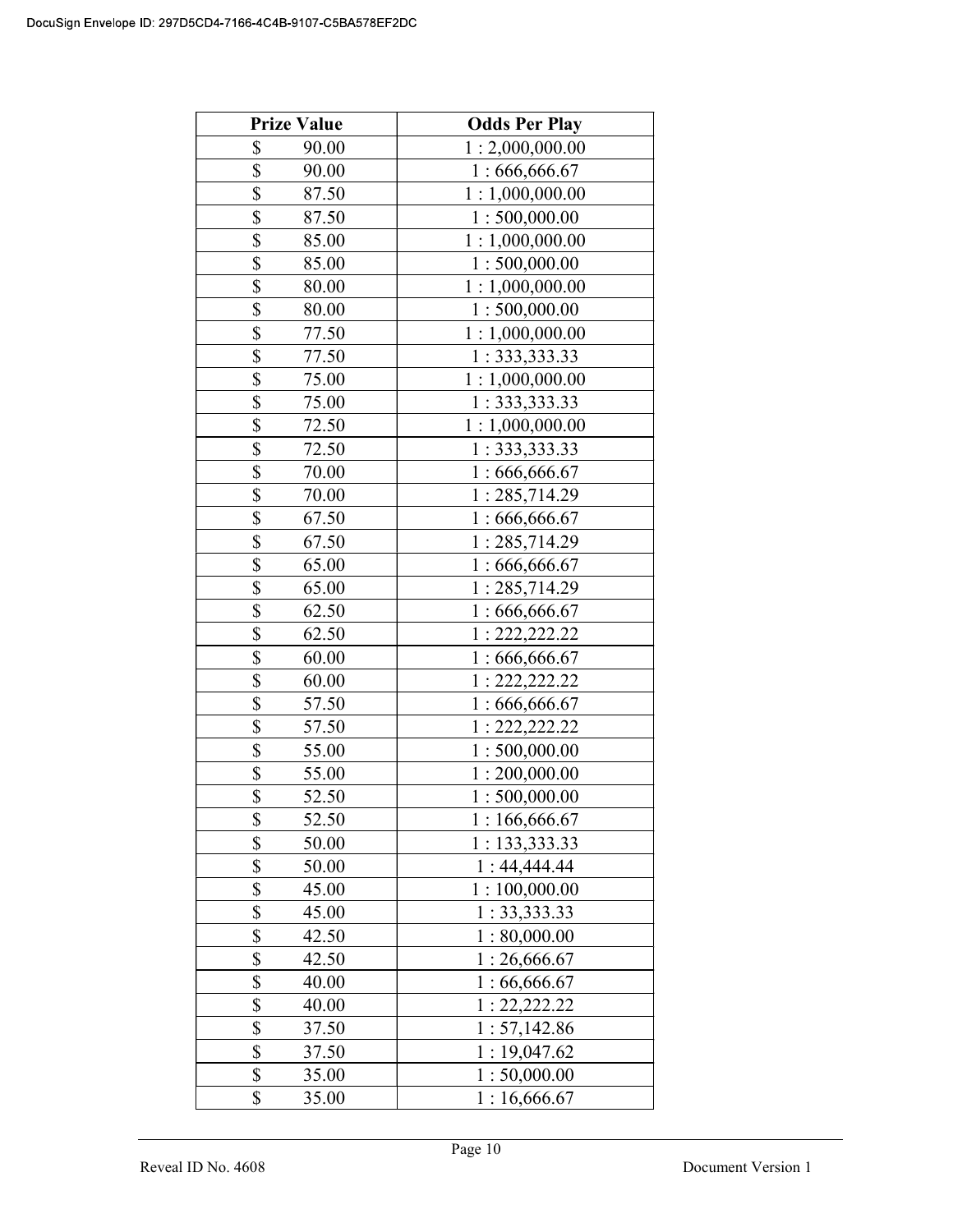|                                    | <b>Odds Per Play</b> |
|------------------------------------|----------------------|
| \$<br>32.50                        | 1:40,000.00          |
| \$<br>32.50                        | 1: 13,333.33         |
| \$<br>30.00                        | 1: 32,258.06         |
| \$<br>30.00                        | 1:10,638.30          |
| \$<br>27.50                        | 1:26,666.67          |
| $\overline{\mathbf{S}}$<br>27.50   | 1:8,888.89           |
| $\overline{\$}$<br>25.00           | 1:16,000.00          |
| \$<br>25.00                        | 1: 5,333.33          |
| \$<br>22.50                        | 1:10,638.30          |
| \$<br>22.50                        | 1:3,558.72           |
| \$<br>20.00                        | 1:8,000.00           |
| $\boldsymbol{\mathsf{S}}$<br>20.00 | 1:2,666.67           |
| $\overline{\$}$<br>15.00           | 1:6,410.26           |
| $\overline{\mathbb{S}}$<br>15.00   | 1:2,132.20           |
| $\overline{\$}$<br>14.00           | 1: 5,333.33          |
| \$<br>14.00                        | 1:1,777.78           |
| \$<br>13.50                        | 1:4,566.21           |
| \$<br>13.50                        | 1:1,524.39           |
| \$<br>13.00                        | 1:4,000.00           |
| \$<br>13.00                        | 1:1,333.33           |
| \$<br>12.50                        | 1:2,666.67           |
| $\overline{\$}$<br>12.50           | 1:888.89             |
| $\overline{\mathbb{S}}$<br>10.00   | 1:2,285.71           |
| \$<br>10.00                        | 1:761.90             |
| \$<br>7.50                         | 1:1,600.00           |
| \$<br>7.50                         | 1:533.33             |
| \$<br>5.00                         | 1:2,666.67           |
| \$<br>5.00                         | 1:888.89             |
| \$<br>4.00                         | 1:1,600.00           |
| \$<br>4.00                         | 1:533.33             |
| \$<br>3.50                         | 1:1,066.67           |
| \$<br>3.50                         | 1:355.56             |
| \$<br>3.00                         | 1:800.00             |
| $\overline{\$}$<br>3.00            | 1:266.67             |
| $\overline{\mathcal{S}}$<br>2.50   | 1:320.00             |
| $\overline{\$}$<br>2.50            | 1:106.67             |
| \$<br>1.50                         | 1:33.33              |
| $\overline{\$}$<br>1.00            | 1:10.42              |
| \$<br>0.50                         | 1:10.61              |
|                                    |                      |

PRIZE PAYOUT: 84.00%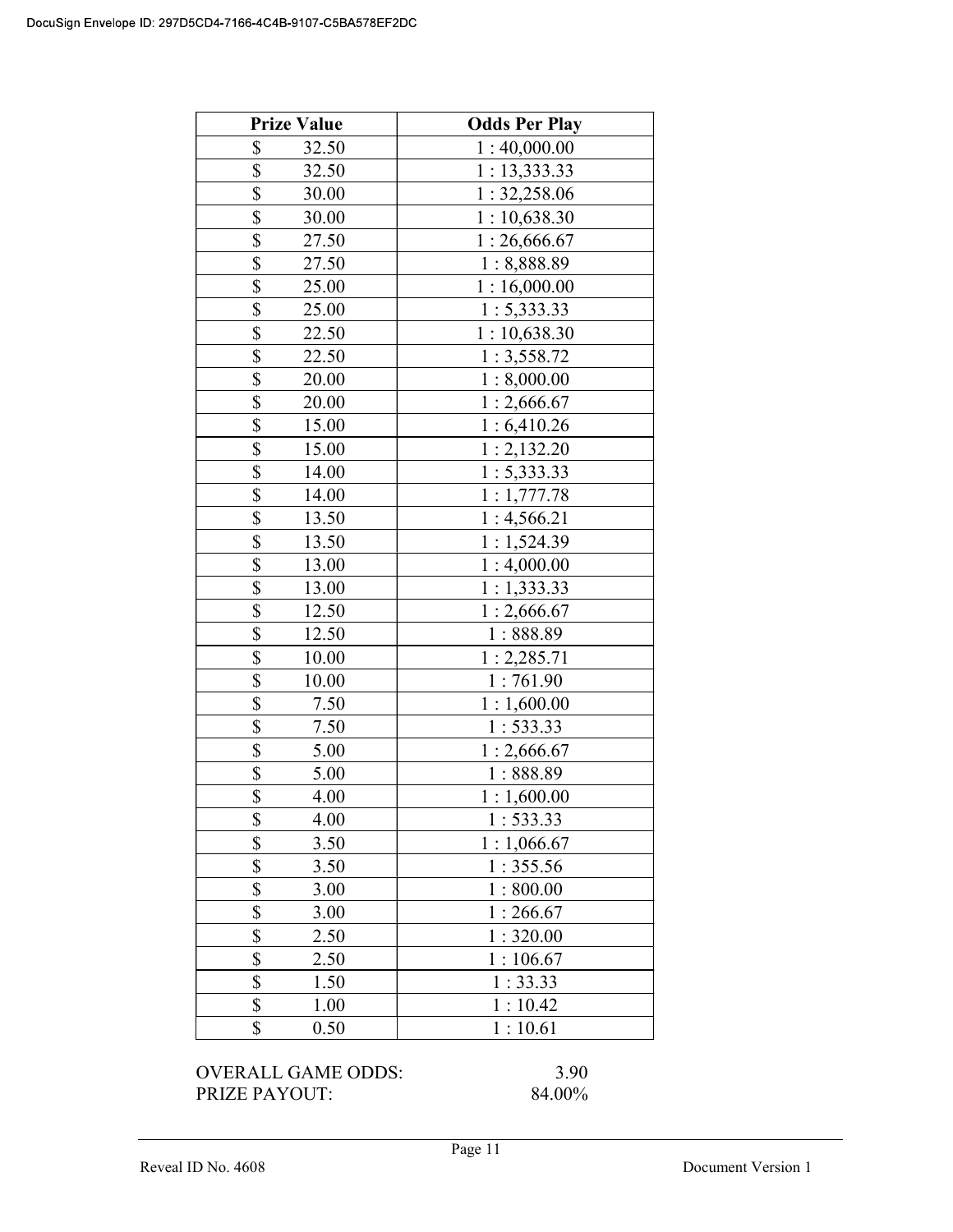# PRICE: \$1.00

| <b>Prize Value</b>                | <b>Odds Per Play</b> |
|-----------------------------------|----------------------|
| \$<br>2,500.00                    | 1:2,000,000.00       |
| \$<br>225.00                      | 1:2,000,000.00       |
| \$<br>225.00                      | 1:2,000,000.00       |
| \$<br>205.00                      | 1:2,000,000.00       |
| \$<br>205.00                      | 1:2,000,000.00       |
| \$<br>202.00                      | 1:2,000,000.00       |
| \$<br>202.00                      | 1:2,000,000.00       |
| \$<br>201.00                      | 1:2,000,000.00       |
| \$<br>201.00                      | 1:666,666.67         |
| \$<br>200.00                      | 1:2,000,000.00       |
| \$<br>200.00                      | 1:666,666.67         |
| \$<br>190.00                      | 1:2,000,000.00       |
| \$<br>190.00                      | 1:666,666.67         |
| \$<br>180.00                      | 1:2,000,000.00       |
| \$<br>180.00                      | 1:666,666.67         |
| \$<br>175.00                      | 1:1,000,000.00       |
| \$<br>175.00                      | 1:500,000.00         |
| \$<br>170.00                      | 1:1,000,000.00       |
| \$<br>170.00                      | 1:500,000.00         |
| \$<br>160.00                      | 1:1,000,000.00       |
| \$<br>160.00                      | 1:500,000.00         |
| $\overline{\mathbb{S}}$<br>155.00 | 1:1,000,000.00       |
| \$<br>155.00                      | 1: 333, 333.33       |
| $\overline{\$}$<br>150.00         | 1:1,000,000.00       |
| $\overline{\$}$<br>150.00         | 1: 333, 333.33       |
| \$<br>145.00                      | 1:1,000,000.00       |
| \$<br>145.00                      | 1: 333, 333.33       |
| \$<br>140.00                      | 1:666,666.67         |
| \$<br>140.00                      | 1:285,714.29         |
| \$<br>135.00                      | 1:666,666.67         |
| \$<br>135.00                      | 1:285,714.29         |
| \$<br>130.00                      | 1:666,666.67         |
| \$<br>130.00                      | 1:285,714.29         |
| \$<br>125.00                      | 1:666,666.67         |
| \$<br>125.00                      | 1: 222, 222.22       |
| \$<br>120.00                      | 1:666,666.67         |
| \$<br>120.00                      | 1: 222, 222.22       |
| \$<br>115.00                      | 1:666,666.67         |
| \$<br>115.00                      | 1: 222, 222.22       |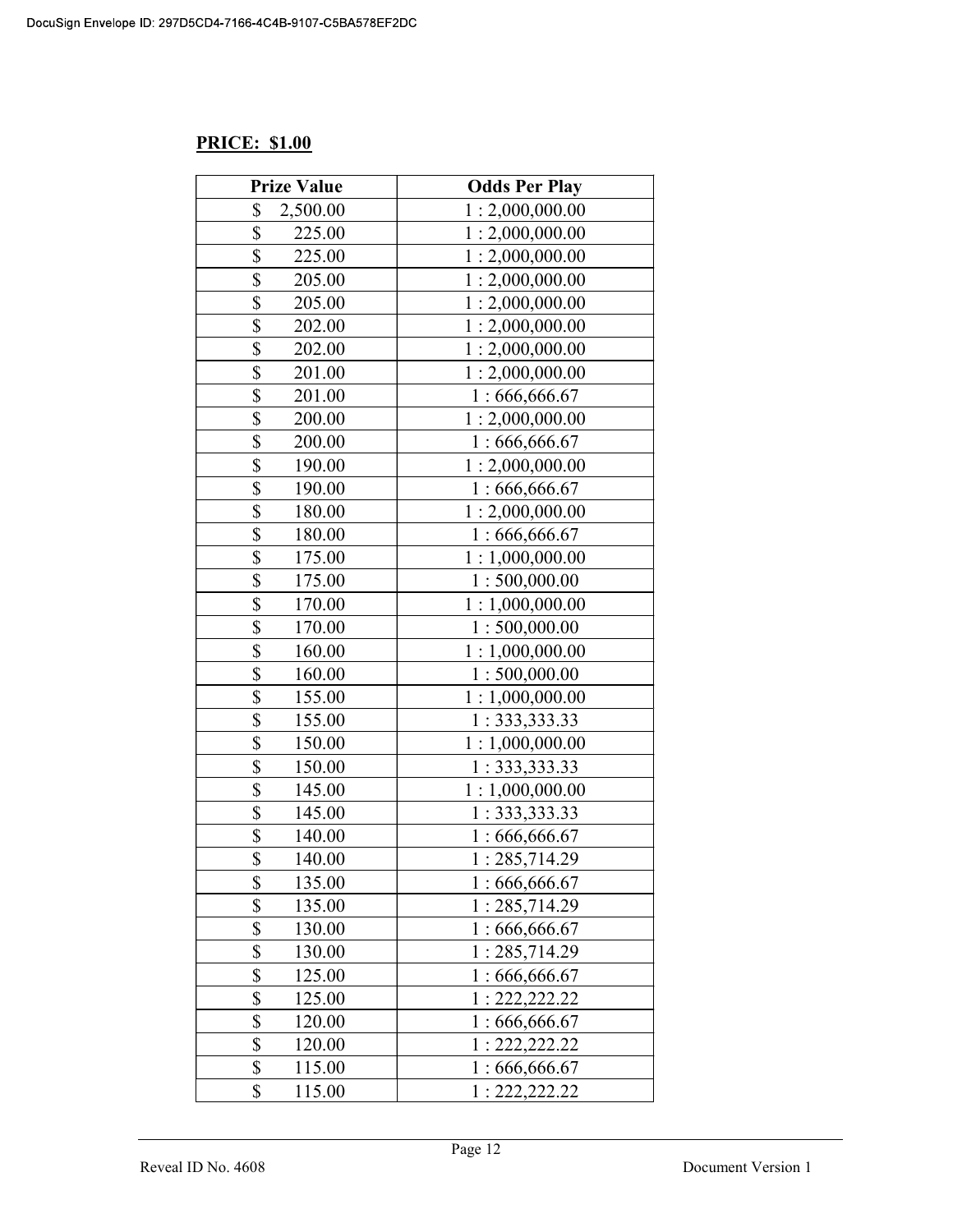| <b>Prize Value</b>        | <b>Odds Per Play</b> |
|---------------------------|----------------------|
| \$<br>110.00              | 1:500,000.00         |
| $\overline{\$}$<br>110.00 | 1:200,000.00         |
| $\overline{\$}$<br>105.00 | 1:500,000.00         |
| \$<br>105.00              | 1:166,666.67         |
| $\overline{\$}$<br>100.00 | 1: 133,333.33        |
| \$<br>100.00              | 1:44,444.44          |
| \$<br>90.00               | 1:100,000.00         |
| \$<br>90.00               | 1: 33,333.33         |
| \$<br>85.00               | 1:80,000.00          |
| $\overline{\$}$<br>85.00  | 1:26,666.67          |
| \$<br>80.00               | 1:66,666.67          |
| $\overline{\$}$<br>80.00  | 1: 22, 222.22        |
| \$<br>75.00               | 1: 57,142.86         |
| \$<br>75.00               | 1:19,047.62          |
| \$<br>70.00               | 1:50,000.00          |
| \$<br>70.00               | 1:16,666.67          |
| \$<br>65.00               | 1:40,000.00          |
| \$<br>65.00               | 1: 13,333.33         |
| \$<br>60.00               | 1: 32,258.06         |
| \$<br>60.00               | 1:10,638.30          |
| \$<br>55.00               | 1:26,666.67          |
| \$<br>55.00               | 1:8,888.89           |
| \$<br>50.00               | 1:16,000.00          |
| \$<br>50.00               | 1: 5,333.33          |
| \$<br>45.00               | 1:10,638.30          |
| \$<br>45.00               | 1:3,558.72           |
| \$<br>40.00               | 1:8,000.00           |
| \$<br>40.00               | 1:2,666.67           |
| \$<br>30.00               | 1:6,410.26           |
| \$<br>30.00               | 1:2,132.20           |
| \$<br>28.00               | 1: 5,333.33          |
| \$<br>28.00               | 1:1,777.78           |
| \$<br>27.00               | 1:4,566.21           |
| $\frac{1}{\$}$<br>27.00   | 1:1,524.39           |
| \$<br>26.00               | 1:4,000.00           |
| \$<br>26.00               | 1:1,333.33           |
| \$<br>25.00               | 1:2,666.67           |
| \$<br>25.00               | 1:888.89             |
| \$<br>20.00               | 1: 2,285.71          |
| \$<br>20.00               | 1:761.90             |
| \$<br>15.00               | 1:1,600.00           |
| \$<br>15.00               | 1:533.33             |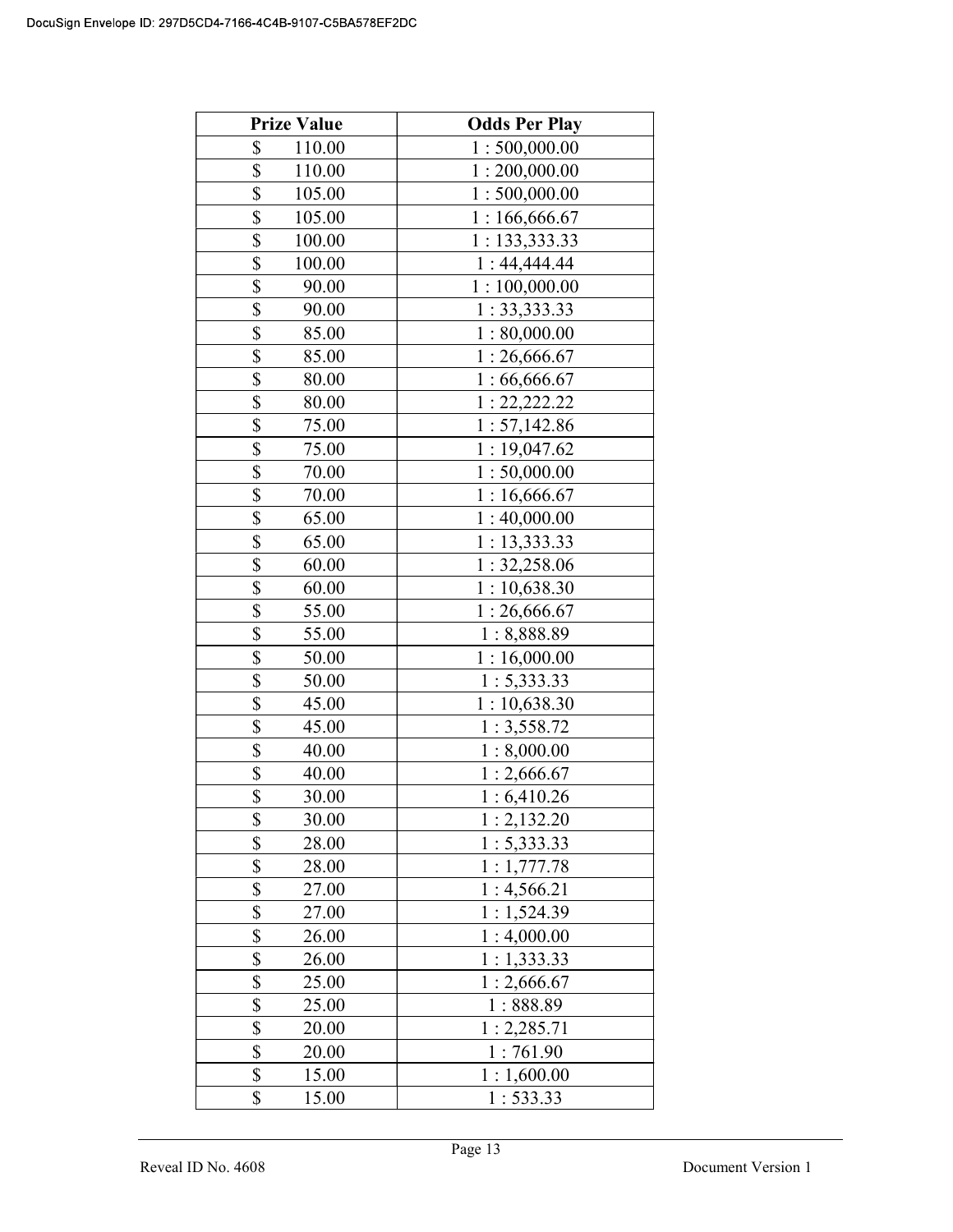| <b>Prize Value</b> | <b>Odds Per Play</b> |
|--------------------|----------------------|
| \$<br>10.00        | 1:2,666.67           |
| \$<br>10.00        | 1:888.89             |
| \$<br>8.00         | 1:1,600.00           |
| \$<br>8.00         | 1:533.33             |
| \$<br>7.00         | 1:1,066.67           |
| \$<br>7.00         | 1:355.56             |
| \$<br>6.00         | 1:800.00             |
| \$<br>6.00         | 1:266.67             |
| \$<br>5.00         | 1:320.00             |
| \$<br>5.00         | 1:106.67             |
| \$<br>3.00         | 1:33.33              |
| \$<br>2.00         | 1:10.42              |
| \$<br>1.00         | 1:10.61              |

# PRICE: \$2.00

| <b>Prize Value</b> | <b>Odds Per Play</b> |
|--------------------|----------------------|
| \$<br>5,000.00     | 1:2,000,000.00       |
| \$<br>450.00       | 1:2,000,000.00       |
| \$<br>450.00       | 1:2,000,000.00       |
| \$<br>410.00       | 1:2,000,000.00       |
| \$<br>410.00       | 1:2,000,000.00       |
| \$<br>404.00       | 1:2,000,000.00       |
| \$<br>404.00       | 1:2,000,000.00       |
| \$<br>402.00       | 1:2,000,000.00       |
| \$<br>402.00       | 1:666,666.67         |
| \$<br>400.00       | 1:2,000,000.00       |
| \$<br>400.00       | 1:666,666.67         |
| \$<br>380.00       | 1:2,000,000.00       |
| \$<br>380.00       | 1:666,666.67         |
| \$<br>360.00       | 1:2,000,000.00       |
| \$<br>360.00       | 1:666,666.67         |
| \$<br>350.00       | 1:1,000,000.00       |
| \$<br>350.00       | 1:500,000.00         |
| \$<br>340.00       | 1:1,000,000.00       |
| \$<br>340.00       | 1:500,000.00         |
| \$<br>320.00       | 1:1,000,000.00       |
| \$<br>320.00       | 1:500,000.00         |
| \$<br>310.00       | 1:1,000,000.00       |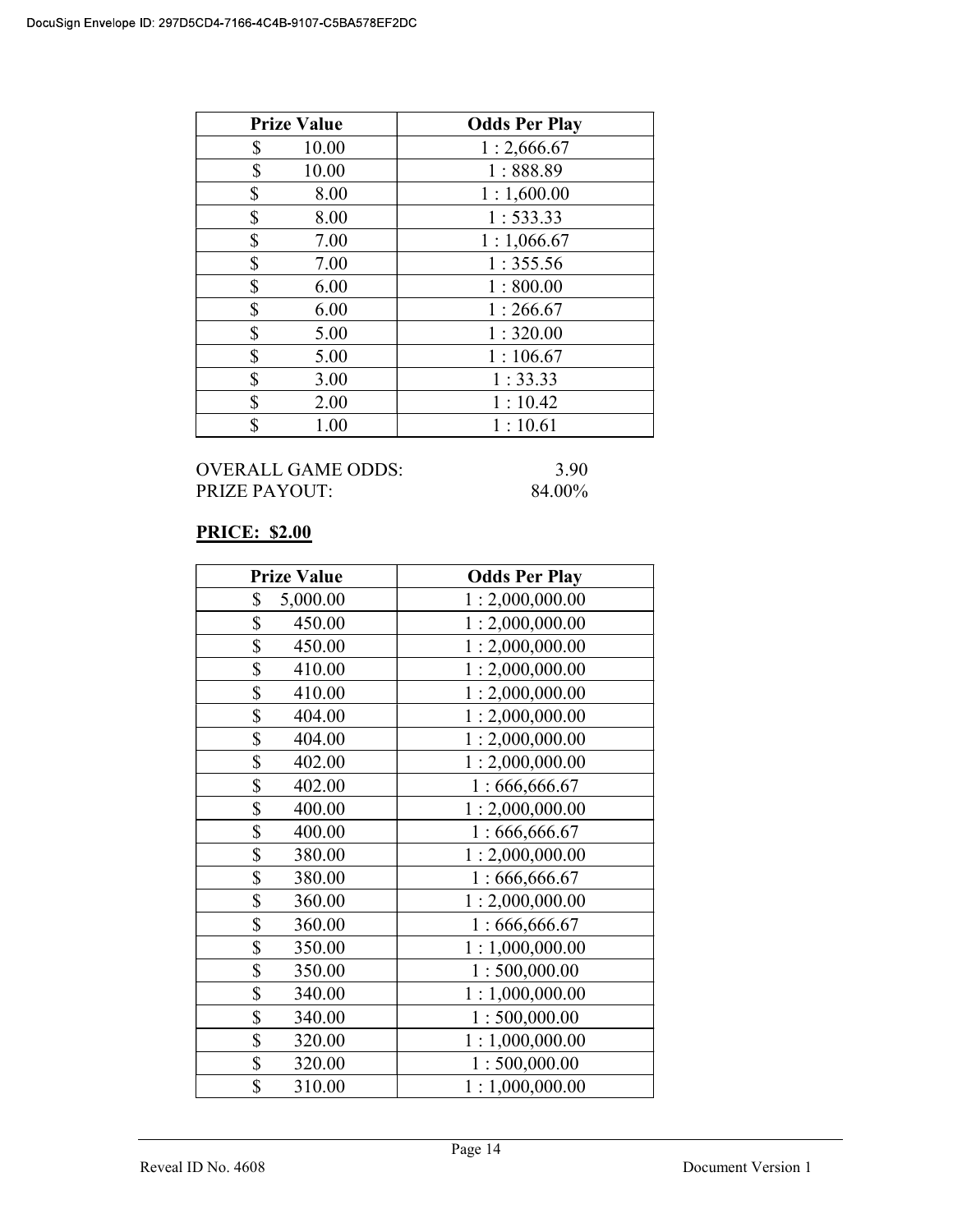| <b>Prize Value</b>                | <b>Odds Per Play</b> |
|-----------------------------------|----------------------|
| \$<br>310.00                      | 1: 333, 333.33       |
| \$<br>300.00                      | 1:1,000,000.00       |
| \$<br>300.00                      | 1: 333, 333.33       |
| \$<br>290.00                      | 1:1,000,000.00       |
| \$<br>290.00                      | 1:333,333.33         |
| $\overline{\$}$<br>280.00         | 1:666,666.67         |
| $\overline{\$}$<br>280.00         | 1:285,714.29         |
| $\overline{\$}$<br>270.00         | 1:666,666.67         |
| \$<br>270.00                      | 1:285,714.29         |
| \$<br>260.00                      | 1:666,666.67         |
| \$<br>260.00                      | 1:285,714.29         |
| \$<br>250.00                      | 1:666,666.67         |
| $\overline{\$}$<br>250.00         | 1: 222, 222.22       |
| $\overline{\$}$<br>240.00         | 1:666,666.67         |
| \$<br>240.00                      | 1: 222, 222.22       |
| $\overline{\$}$<br>230.00         | 1:666,666.67         |
| \$<br>230.00                      | 1: 222, 222.22       |
| \$<br>220.00                      | 1:500,000.00         |
| \$<br>220.00                      | 1:200,000.00         |
| \$<br>210.00                      | 1:500,000.00         |
| \$<br>210.00                      | 1:166,666.67         |
| \$<br>200.00                      | 1:133,333.33         |
| $\overline{\$}$<br>200.00         | 1:44,444.44          |
| \$<br>180.00                      | 1:100,000.00         |
| \$<br>180.00                      | 1: 33,333.33         |
| \$<br>170.00                      | 1:80,000.00          |
| $\overline{\$}$<br>170.00         | 1:26,666.67          |
| \$<br>160.00                      | 1:66,666.67          |
| $\overline{\mathbb{S}}$<br>160.00 | 1: 22.222.22         |
| \$<br>150.00                      | 1: 57,142.86         |
| \$<br>150.00                      | 1:19,047.62          |
| \$<br>140.00                      | 1:50,000.00          |
| \$<br>140.00                      | 1:16,666.67          |
| \$<br>130.00                      | 1:40,000.00          |
| \$<br>130.00                      | 1: 13,333.33         |
| \$<br>120.00                      | 1: 32,258.06         |
| $\overline{\mathbb{S}}$<br>120.00 | 1:10,638.30          |
| \$<br>110.00                      | 1:26,666.67          |
| \$<br>110.00                      | 1:8,888.89           |
| \$<br>100.00                      | 1:16,000.00          |
| \$<br>100.00                      | 1: 5,333.33          |
| \$<br>90.00                       | 1:10,638.30          |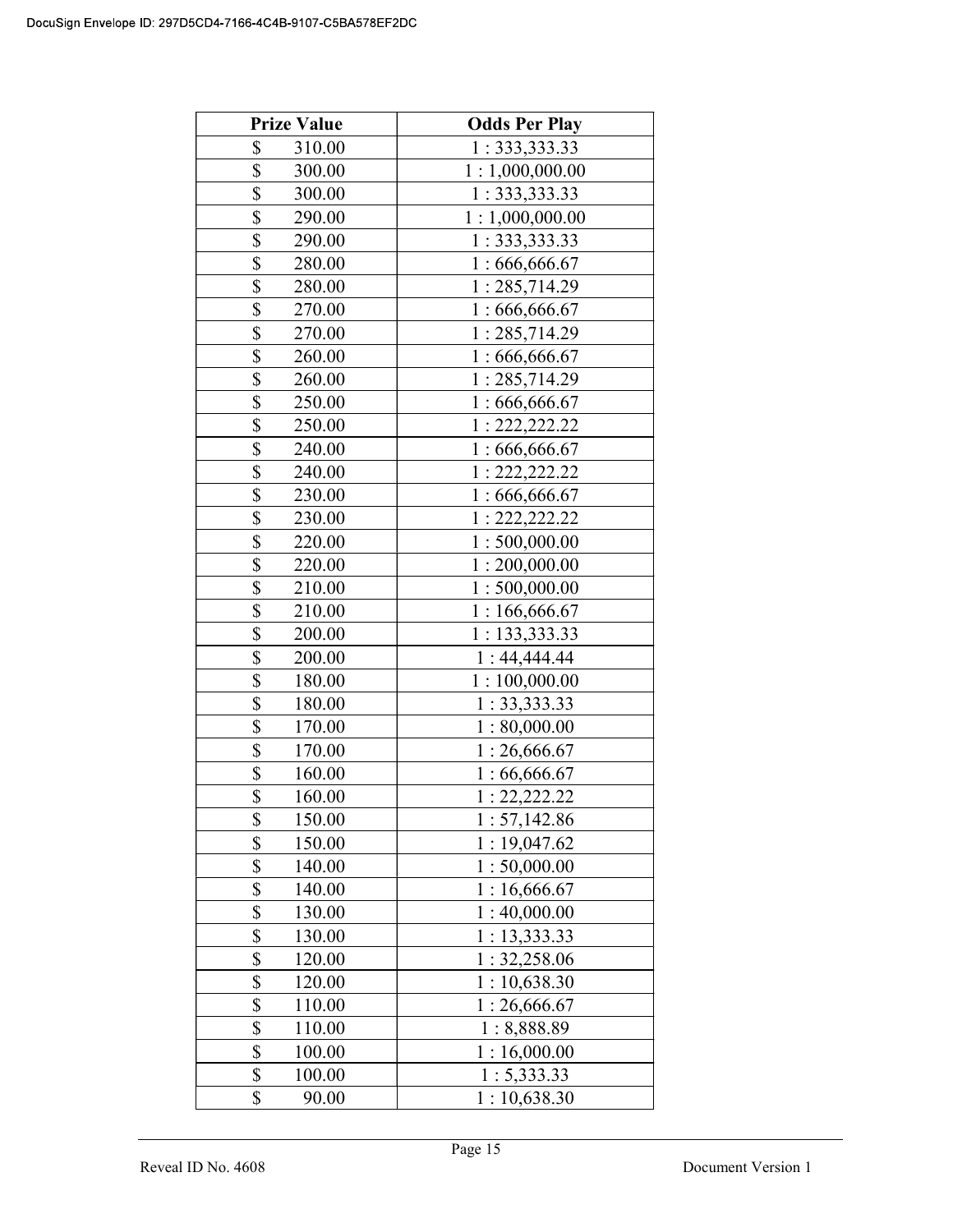|                         | <b>Prize Value</b> | <b>Odds Per Play</b> |
|-------------------------|--------------------|----------------------|
| \$                      | 90.00              | 1:3,558.72           |
| $\overline{\mathbb{S}}$ | 80.00              | 1:8,000.00           |
| \$                      | 80.00              | 1:2,666.67           |
| \$                      | 60.00              | 1:6,410.26           |
| $\overline{\$}$         | 60.00              | 1:2,132.20           |
| \$                      | 56.00              | 1: 5,333.33          |
| $\overline{\$}$         | 56.00              | 1:1,777.78           |
| $\overline{\mathbb{S}}$ | 54.00              | 1:4,566.21           |
| \$                      | 54.00              | 1:1,524.39           |
| $\overline{\$}$         | 52.00              | 1:4,000.00           |
| $\overline{\$}$         | 52.00              | 1:1,333.33           |
| \$                      | 50.00              | 1:2,666.67           |
| $\overline{\$}$         | 50.00              | 1:888.89             |
| \$                      | 40.00              | 1:2,285.71           |
| $\overline{\mathbb{S}}$ | 40.00              | 1:761.90             |
| \$                      | 30.00              | 1:1,600.00           |
| $\overline{\$}$         | 30.00              | 1:533.33             |
| \$                      | 20.00              | 1:2,666.67           |
| \$                      | 20.00              | 1:888.89             |
| \$                      | 16.00              | 1:1,600.00           |
| $\overline{\mathbb{S}}$ | 16.00              | 1:533.33             |
| \$                      | 14.00              | 1:1,066.67           |
| $\overline{\$}$         | 14.00              | 1:355.56             |
| \$                      | 12.00              | 1:800.00             |
| \$                      | 12.00              | 1:266.67             |
| $\overline{\mathbb{S}}$ | 10.00              | 1:320.00             |
| $\overline{\$}$         | 10.00              | 1:106.67             |
| \$                      | 6.00               | 1:33.33              |
| \$                      | 4.00               | 1:10.42              |
| $\overline{\$}$         | 2.00               | 1:10.61              |

# PRICE: \$3.00

| <b>Prize Value</b> | <b>Odds Per Play</b> |
|--------------------|----------------------|
| 7,500.00           | 1:2,000,000.00       |
| 675.00             | 1:2,000,000.00       |
| 675.00             | 1:2,000,000.00       |
| 615.00             | 1:2,000,000.00       |
| 615.00             | 1:2,000,000.00       |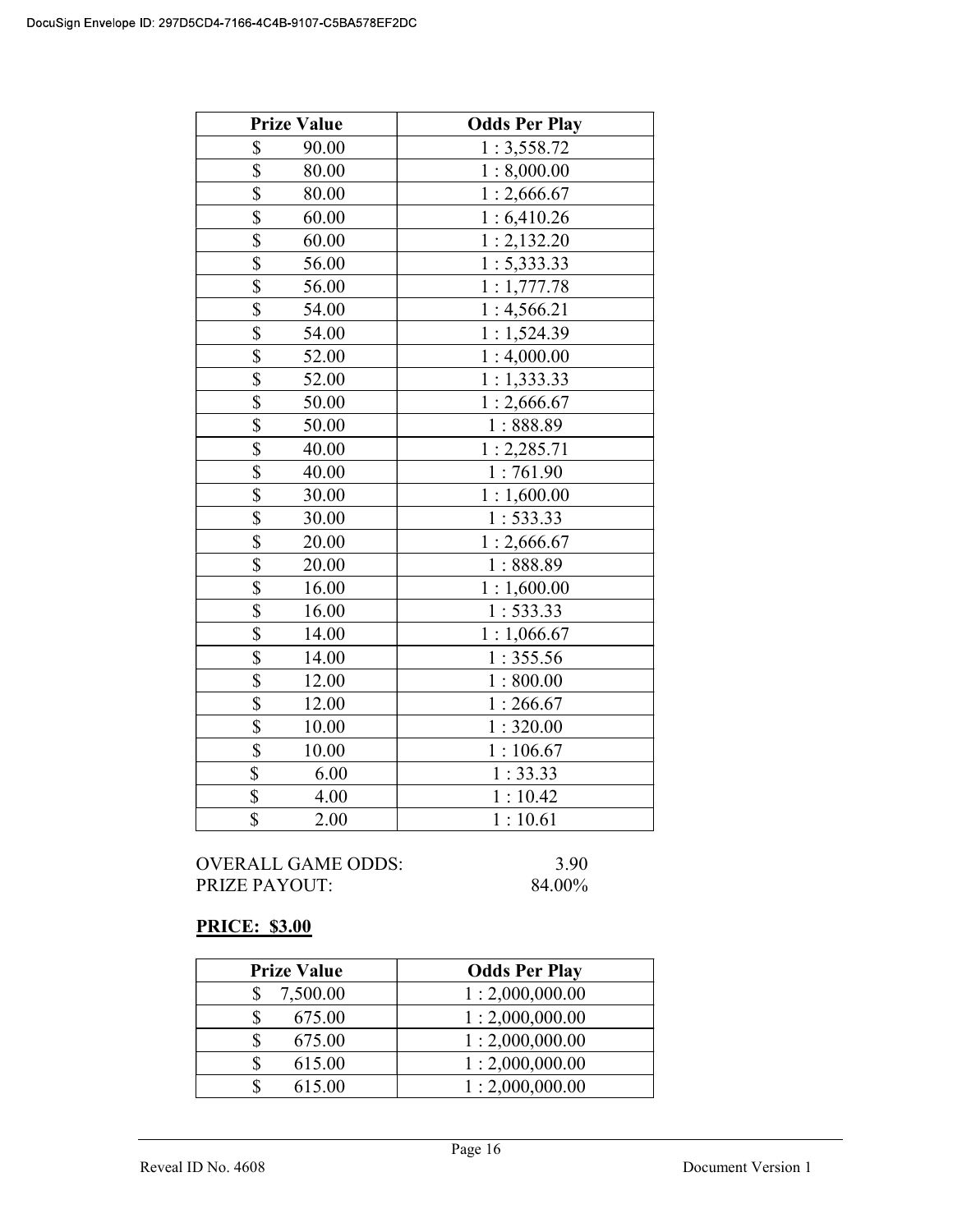| <b>Prize Value</b>                | <b>Odds Per Play</b> |
|-----------------------------------|----------------------|
| \$<br>606.00                      | 1:2,000,000.00       |
| $\overline{\$}$<br>606.00         | 1:2,000,000.00       |
| \$<br>603.00                      | 1:2,000,000.00       |
| $\overline{\$}$<br>603.00         | 1:666,666.67         |
| $\overline{\$}$<br>600.00         | 1:2,000,000.00       |
| \$<br>600.00                      | 1:666,666.67         |
| \$<br>570.00                      | 1:2,000,000.00       |
| \$<br>570.00                      | 1:666,666.67         |
| \$<br>540.00                      | 1:2,000,000.00       |
| $\overline{\$}$<br>540.00         | 1:666,666.67         |
| \$<br>525.00                      | 1:1,000,000.00       |
| $\overline{\$}$<br>525.00         | 1:500,000.00         |
| \$<br>510.00                      | 1:1,000,000.00       |
| \$<br>510.00                      | 1:500,000.00         |
| \$<br>480.00                      | 1:1,000,000.00       |
| \$<br>480.00                      | 1:500,000.00         |
| \$<br>465.00                      | 1:1,000,000.00       |
| \$<br>465.00                      | 1: 333, 333.33       |
| \$<br>450.00                      | 1:1,000,000.00       |
| \$<br>450.00                      | 1: 333, 333.33       |
| \$<br>435.00                      | 1:1,000,000.00       |
| \$<br>435.00                      | 1: 333, 333.33       |
| \$<br>420.00                      | 1:666,666.67         |
| \$<br>420.00                      | 1:285,714.29         |
| $\overline{\$}$<br>405.00         | 1:666,666.67         |
| $\overline{\$}$<br>405.00         | 1:285,714.29         |
| \$<br>390.00                      | 1:666,666.67         |
| \$<br>390.00                      | 1:285,714.29         |
| \$<br>375.00                      | 1:666,666.67         |
| \$<br>375.00                      | 1: 222, 222.22       |
| \$<br>360.00                      | 1:666,666.67         |
| \$<br>360.00                      | 1: 222, 222.22       |
| \$<br>345.00                      | 1:666,666.67         |
| $\overline{\$}$<br>345.00         | 1: 222, 222.22       |
| $\overline{\$}$<br>330.00         | 1:500,000.00         |
| \$<br>330.00                      | 1:200,000.00         |
| \$<br>315.00                      | 1:500,000.00         |
| \$<br>315.00                      | 1:166,666.67         |
| \$<br>300.00                      | 1: 133,333.33        |
| \$<br>300.00                      | 1:44,444.44          |
| $\overline{\mathbb{S}}$<br>270.00 | 1:100,000.00         |
| \$<br>270.00                      | 1: 33,333.33         |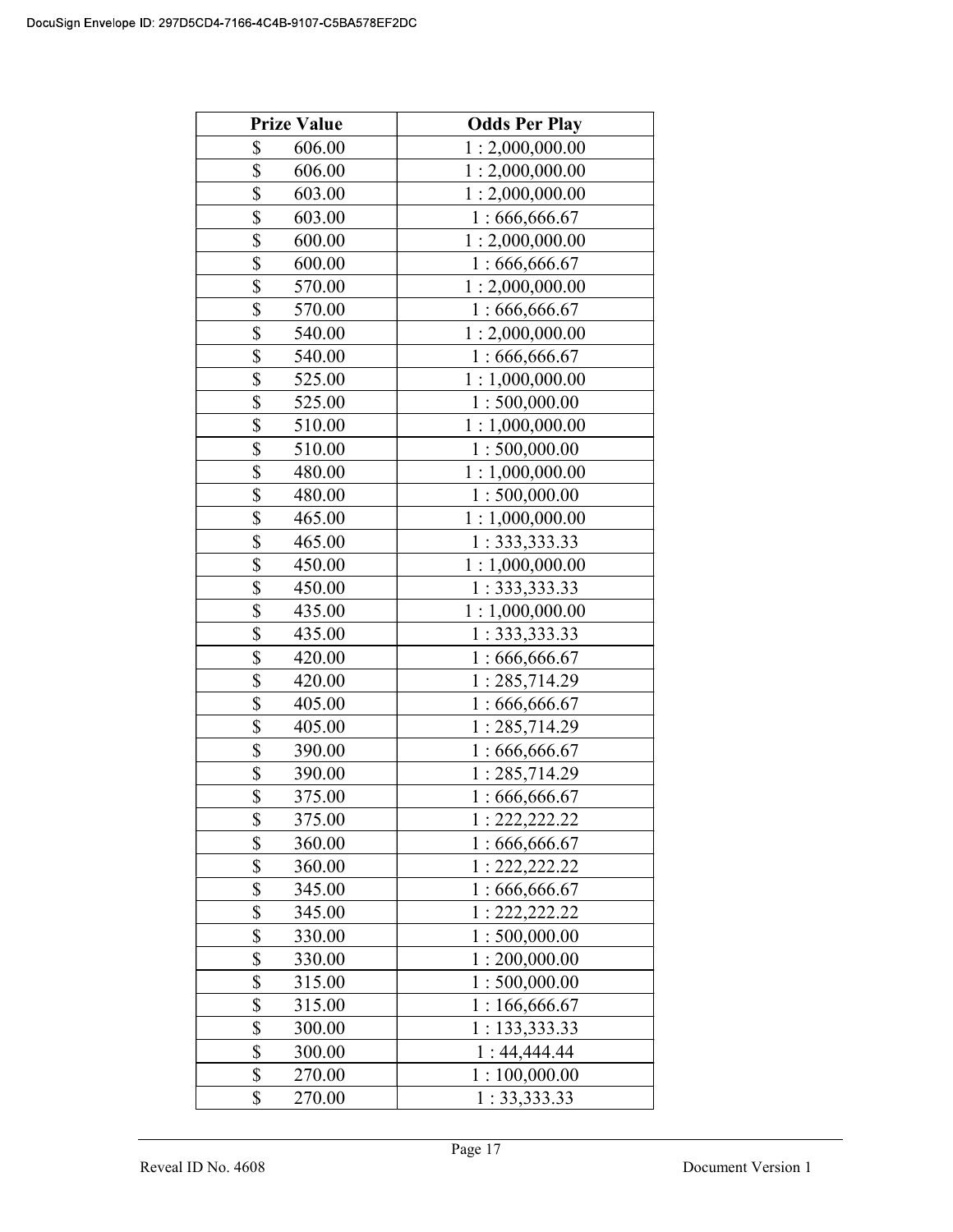| <b>Prize Value</b>                | <b>Odds Per Play</b> |
|-----------------------------------|----------------------|
| \$<br>255.00                      | 1:80,000.00          |
| \$<br>255.00                      | 1:26,666.67          |
| \$<br>240.00                      | 1:66,666.67          |
| \$<br>240.00                      | 1: 22, 222.22        |
| $\overline{\$}$<br>225.00         | 1:57,142.86          |
| \$<br>225.00                      | 1:19,047.62          |
| \$<br>210.00                      | 1:50,000.00          |
| \$<br>210.00                      | 1:16,666.67          |
| \$<br>195.00                      | 1:40,000.00          |
| $\overline{\mathbb{S}}$<br>195.00 | 1: 13,333.33         |
| \$<br>180.00                      | 1: 32,258.06         |
| $\overline{\mathbb{S}}$<br>180.00 | 1:10,638.30          |
| \$<br>165.00                      | 1:26,666.67          |
| \$<br>165.00                      | 1:8,888.89           |
| \$<br>150.00                      | 1:16,000.00          |
| \$<br>150.00                      | 1: 5,333.33          |
| \$<br>135.00                      | 1:10,638.30          |
| \$<br>135.00                      | 1:3,558.72           |
| \$<br>120.00                      | 1:8,000.00           |
| \$<br>120.00                      | 1:2,666.67           |
| \$<br>90.00                       | 1:6,410.26           |
| \$<br>90.00                       | 1:2,132.20           |
| \$<br>84.00                       | 1:5,333.33           |
| \$<br>84.00                       | 1:1,777.78           |
| \$<br>81.00                       | 1:4,566.21           |
| \$<br>81.00                       | 1:1,524.39           |
| \$<br>78.00                       | 1:4,000.00           |
| \$<br>78.00                       | 1:1,333.33           |
| \$<br>75.00                       | 1:2,666.67           |
| \$<br>75.00                       | 1:888.89             |
| \$<br>60.00                       | 1:2,285.71           |
| \$<br>60.00                       | 1:761.90             |
| $\overline{\$}$<br>45.00          | 1:1,600.00           |
| $\overline{\$}$<br>45.00          | 1: 533.33            |
| $\overline{\$}$<br>30.00          | 1:2,666.67           |
| \$<br>30.00                       | 1:888.89             |
| \$<br>24.00                       | 1:1,600.00           |
| \$<br>24.00                       | 1:533.33             |
| \$<br>21.00                       | 1:1,066.67           |
| \$<br>21.00                       | 1:355.56             |
| $\overline{\mathbb{S}}$<br>18.00  | 1:800.00             |
| \$<br>18.00                       | 1:266.67             |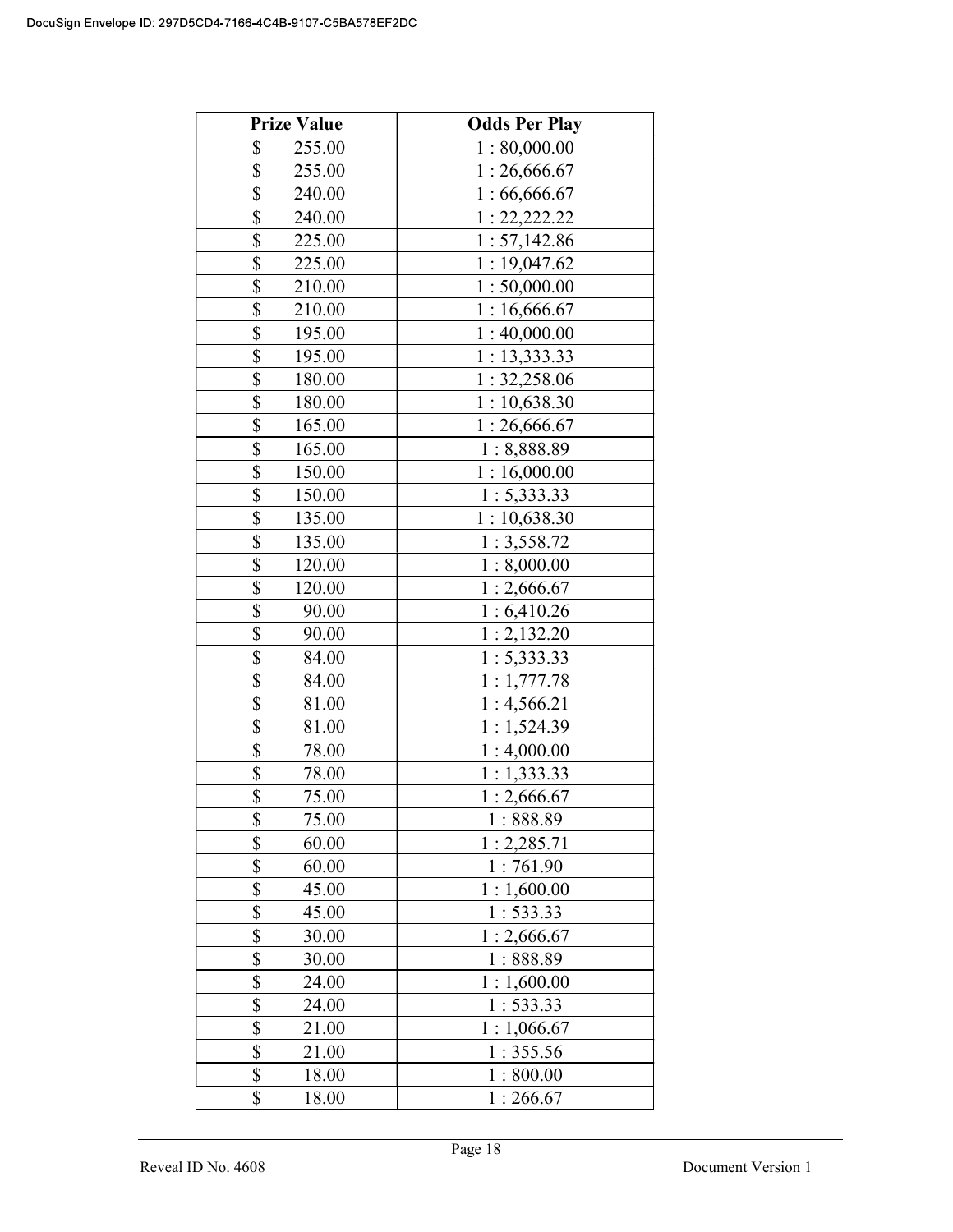| <b>Prize Value</b> | <b>Odds Per Play</b> |
|--------------------|----------------------|
| 15.00              | 1:320.00             |
| 15.00              | 1:106.67             |
| 9.00               | 1:33.33              |
| 6.00               | 1:10.42              |
| 3.00               | 1:10.61              |

# PRICE: \$5.00

| <b>Prize Value</b> | <b>Odds Per Play</b> |
|--------------------|----------------------|
| \$<br>12,500.00    | 1:2,000,000.00       |
| \$<br>1,125.00     | 1:2,000,000.00       |
| \$<br>1,125.00     | 1:2,000,000.00       |
| \$<br>1,025.00     | 1:2,000,000.00       |
| \$<br>1,025.00     | 1:2,000,000.00       |
| \$<br>1,010.00     | 1:2,000,000.00       |
| \$<br>1,010.00     | 1:2,000,000.00       |
| \$<br>1,005.00     | 1:2,000,000.00       |
| \$<br>1,005.00     | 1:666,666.67         |
| \$<br>1,000.00     | 1:2,000,000.00       |
| \$<br>1,000.00     | 1:666,666.67         |
| \$<br>950.00       | 1:2,000,000.00       |
| \$<br>950.00       | 1:666,666.67         |
| \$<br>900.00       | 1:2,000,000.00       |
| \$<br>900.00       | 1:666,666.67         |
| \$<br>875.00       | 1:1,000,000.00       |
| \$<br>875.00       | 1:500,000.00         |
| \$<br>850.00       | 1:1,000,000.00       |
| \$<br>850.00       | 1:500,000.00         |
| \$<br>800.00       | 1:1,000,000.00       |
| \$<br>800.00       | 1:500,000.00         |
| \$<br>775.00       | 1:1,000,000.00       |
| \$<br>775.00       | 1:333,333.33         |
| \$<br>750.00       | 1:1,000,000.00       |
| \$<br>750.00       | 1: 333, 333.33       |
| \$<br>725.00       | 1:1,000,000.00       |
| \$<br>725.00       | 1: 333, 333.33       |
| \$<br>700.00       | 1:666,666.67         |
| \$<br>700.00       | 1:285,714.29         |
| \$<br>675.00       | 1:666,666.67         |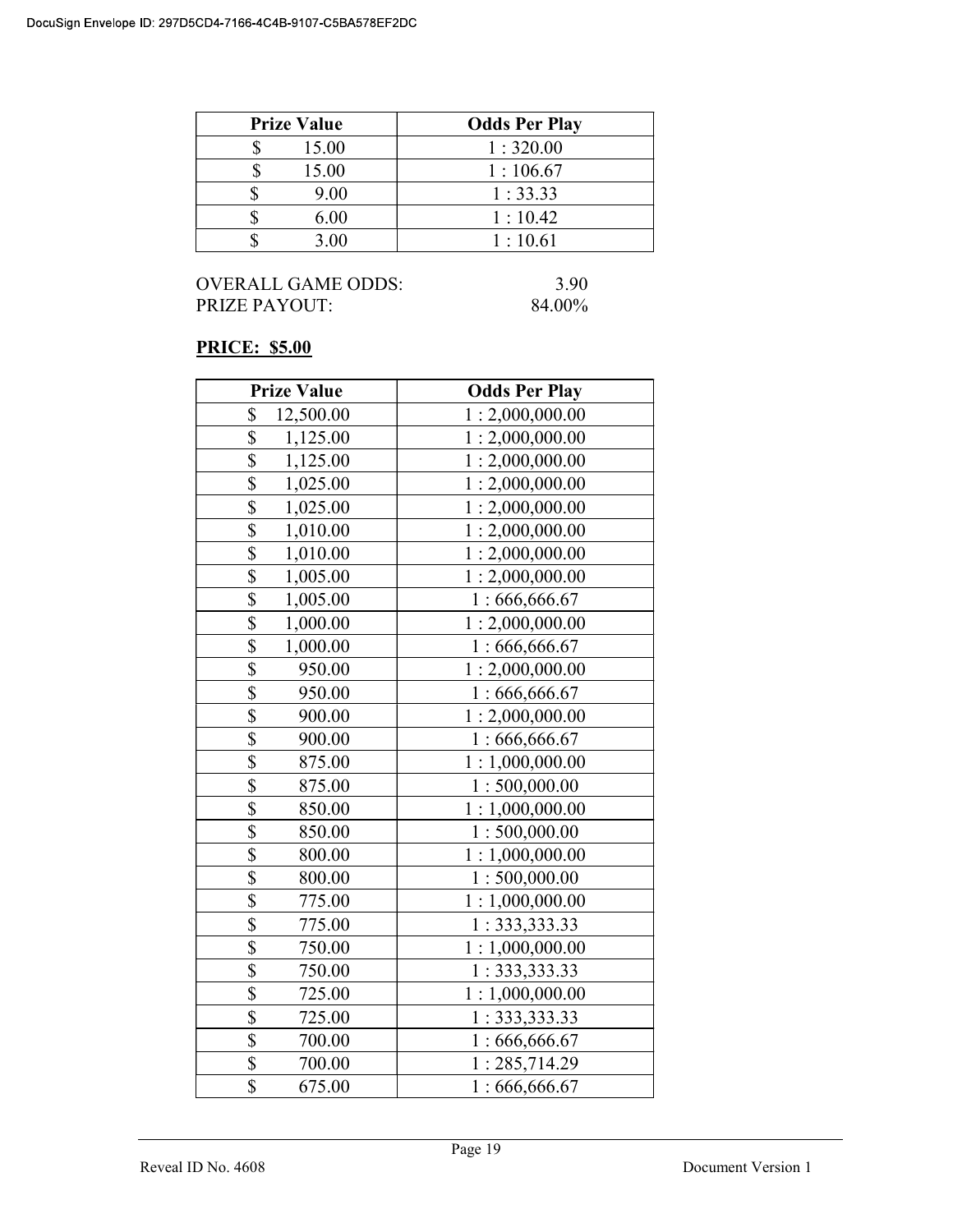| <b>Prize Value</b>                | <b>Odds Per Play</b> |
|-----------------------------------|----------------------|
| \$<br>675.00                      | 1:285,714.29         |
| \$<br>650.00                      | 1:666,666.67         |
| \$<br>650.00                      | 1:285,714.29         |
| $\overline{\$}$<br>625.00         | 1:666,666.67         |
| $\overline{\$}$<br>625.00         | 1: 222, 222.22       |
| \$<br>600.00                      | 1:666,666.67         |
| \$<br>600.00                      | 1: 222, 222.22       |
| \$<br>575.00                      | 1:666,666.67         |
| \$<br>575.00                      | 1: 222, 222.22       |
| \$<br>550.00                      | 1:500,000.00         |
| \$<br>550.00                      | 1:200,000.00         |
| \$<br>525.00                      | 1:500,000.00         |
| \$<br>525.00                      | 1:166,666.67         |
| \$<br>500.00                      | 1: 133,333.33        |
| \$<br>500.00                      | 1:44,444.44          |
| \$<br>450.00                      | 1:100,000.00         |
| \$<br>450.00                      | 1: 33,333.33         |
| \$<br>425.00                      | 1:80,000.00          |
| \$<br>425.00                      | 1:26,666.67          |
| \$<br>400.00                      | 1:66,666.67          |
| \$<br>400.00                      | 1: 22, 222.22        |
| \$<br>375.00                      | 1: 57,142.86         |
| \$<br>375.00                      | 1:19,047.62          |
| \$<br>350.00                      | 1:50,000.00          |
| \$<br>350.00                      | 1:16,666.67          |
| \$<br>325.00                      | 1:40,000.00          |
| \$<br>325.00                      | 1:13,333.33          |
| \$<br>300.00                      | 1: 32,258.06         |
| \$<br>300.00                      | 1:10,638.30          |
| \$<br>275.00                      | 1:26,666.67          |
| \$<br>275.00                      | 1:8,888.89           |
| \$<br>250.00                      | 1:16,000.00          |
| \$<br>250.00                      | 1: 5,333.33          |
| \$<br>225.00                      | 1:10,638.30          |
| $\overline{\mathbb{S}}$<br>225.00 | 1:3,558.72           |
| \$<br>200.00                      | 1:8,000.00           |
| \$<br>200.00                      | 1:2,666.67           |
| \$<br>150.00                      | 1:6,410.26           |
| \$<br>150.00                      | 1:2,132.20           |
| \$<br>140.00                      | 1: 5,333.33          |
| \$<br>140.00                      | 1:1,777.78           |
| \$<br>135.00                      | 1:4,566.21           |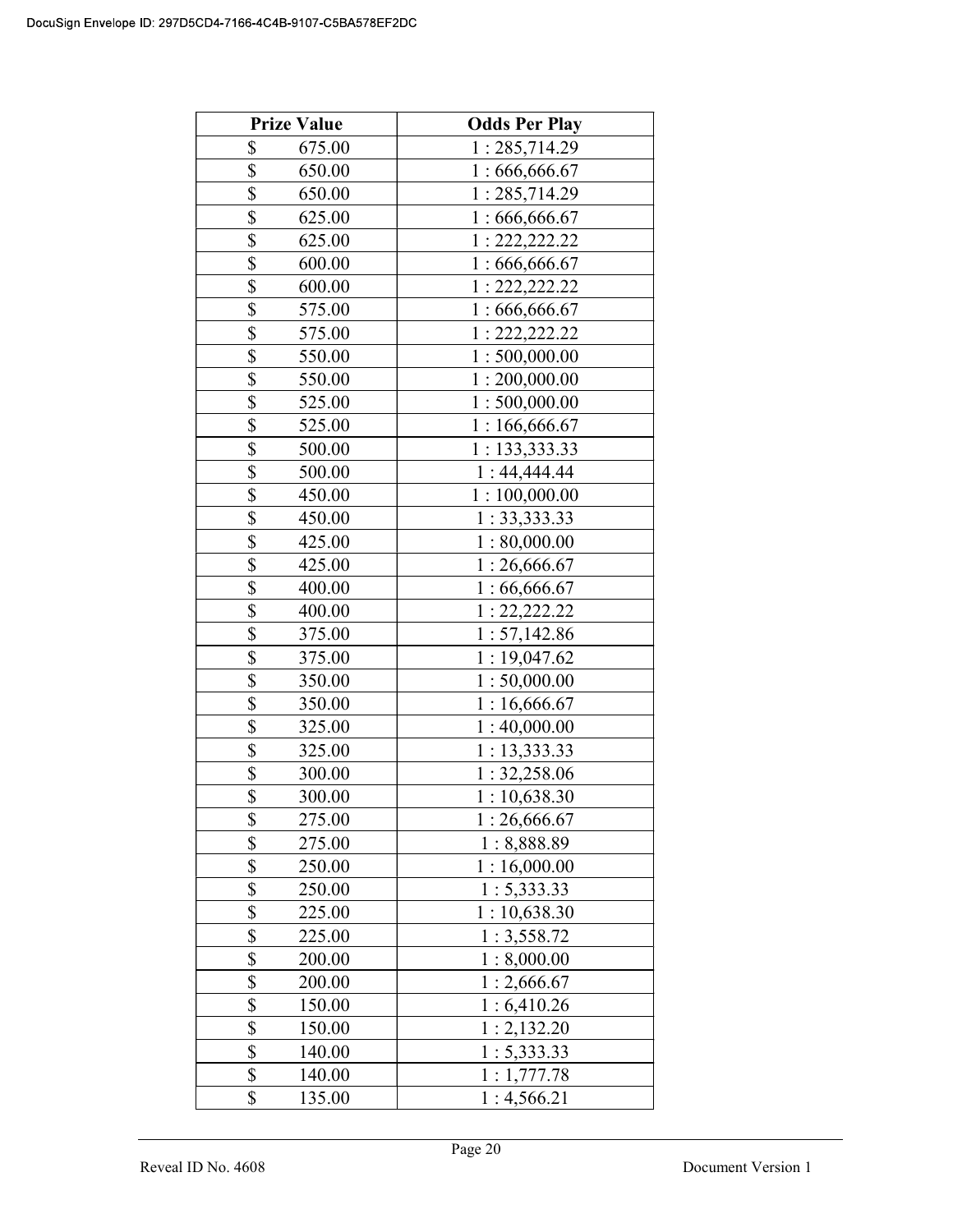| <b>Prize Value</b> | <b>Odds Per Play</b> |
|--------------------|----------------------|
| \$<br>135.00       | 1:1,524.39           |
| \$<br>130.00       | 1:4,000.00           |
| \$<br>130.00       | 1:1,333.33           |
| \$<br>125.00       | 1:2,666.67           |
| \$<br>125.00       | 1:888.89             |
| \$<br>100.00       | 1:2,285.71           |
| \$<br>100.00       | 1:761.90             |
| \$<br>75.00        | 1:1,600.00           |
| \$<br>75.00        | 1:533.33             |
| \$<br>50.00        | 1:2,666.67           |
| \$<br>50.00        | 1:888.89             |
| \$<br>40.00        | 1:1,600.00           |
| \$<br>40.00        | 1: 533.33            |
| \$<br>35.00        | 1:1,066.67           |
| \$<br>35.00        | 1:355.56             |
| \$<br>30.00        | 1:800.00             |
| \$<br>30.00        | 1:266.67             |
| \$<br>25.00        | 1:320.00             |
| \$<br>25.00        | 1:106.67             |
| \$<br>15.00        | 1:33.33              |
| \$<br>10.00        | 1:10.42              |
| \$<br>5.00         | 1:10.61              |

#### OVERALL GAME ODDS: 3.90 PRIZE PAYOUT: 84.00%

# PRICE: \$10.00

| <b>Prize Value</b> | <b>Odds Per Play</b> |
|--------------------|----------------------|
| 25,000.00<br>\$    | 1:2,000,000.00       |
| 2,250.00<br>\$     | 1:2,000,000.00       |
| 2,250.00<br>\$     | 1:2,000,000.00       |
| 2,050.00<br>\$     | 1:2,000,000.00       |
| 2,050.00<br>\$     | 1:2,000,000.00       |
| 2,020.00<br>\$     | 1:2,000,000.00       |
| 2,020.00<br>\$     | 1:2,000,000.00       |
| \$<br>2,010.00     | 1:2,000,000.00       |
| \$<br>2,010.00     | 1:666,666.67         |
| 2,000.00<br>\$     | 1:2,000,000.00       |
| \$<br>2,000.00     | 1:666,666.67         |
| 1,900.00<br>\$     | 1:2,000,000.00       |
| 1,900.00<br>\$     | 1:666,666.67         |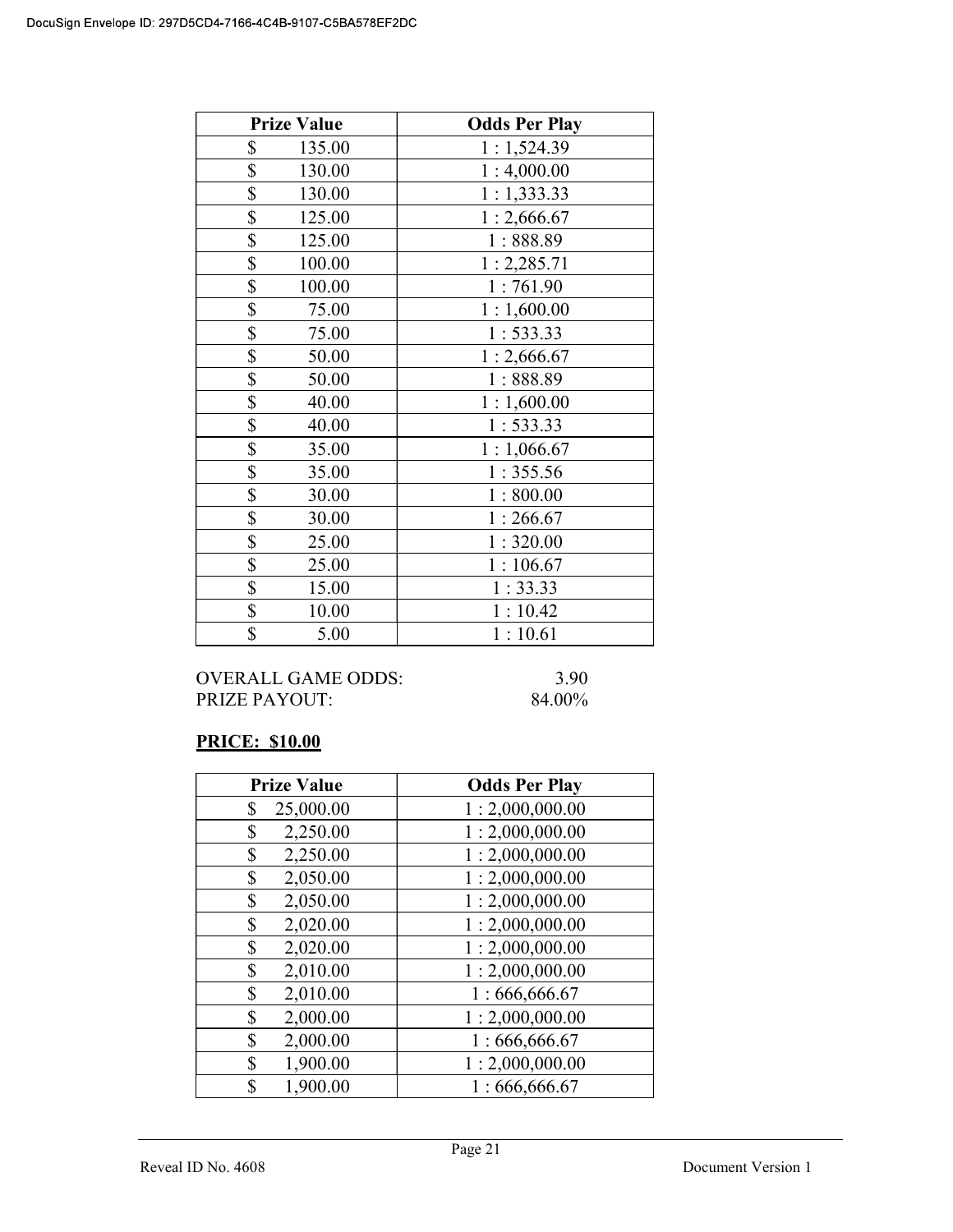| <b>Prize Value</b> | <b>Odds Per Play</b> |
|--------------------|----------------------|
| \$<br>1,800.00     | 1:2,000,000.00       |
| \$<br>1,800.00     | 1:666,666.67         |
| \$<br>1,750.00     | 1:1,000,000.00       |
| \$<br>1,750.00     | 1:500,000.00         |
| \$<br>1,700.00     | 1:1,000,000.00       |
| \$<br>1,700.00     | 1:500,000.00         |
| \$<br>1,600.00     | 1:1,000,000.00       |
| \$<br>1,600.00     | 1:500,000.00         |
| \$<br>1,550.00     | 1:1,000,000.00       |
| \$<br>1,550.00     | 1: 333, 333.33       |
| \$<br>1,500.00     | 1:1,000,000.00       |
| \$<br>1,500.00     | 1: 333, 333.33       |
| \$<br>1,450.00     | 1:1,000,000.00       |
| \$<br>1,450.00     | 1: 333, 333.33       |
| \$<br>1,400.00     | 1:666,666.67         |
| \$<br>1,400.00     | 1:285,714.29         |
| \$<br>1,350.00     | 1:666,666.67         |
| \$<br>1,350.00     | 1:285,714.29         |
| \$<br>1,300.00     | 1:666,666.67         |
| \$<br>1,300.00     | 1:285,714.29         |
| \$<br>1,250.00     | 1:666,666.67         |
| \$<br>1,250.00     | 1:222,222.22         |
| \$<br>1,200.00     | 1:666,666.67         |
| \$<br>1,200.00     | 1: 222, 222.22       |
| \$<br>1,150.00     | 1:666,666.67         |
| \$<br>1,150.00     | 1: 222, 222.22       |
| \$<br>1,100.00     | 1:500,000.00         |
| \$<br>1,100.00     | 1:200,000.00         |
| \$<br>1,050.00     | 1:500,000.00         |
| \$<br>1,050.00     | 1:166,666.67         |
| \$<br>1,000.00     | 1:133,333.33         |
| \$<br>1,000.00     | 1:44,444.44          |
| \$<br>900.00       | 1:100,000.00         |
| \$<br>900.00       | 1: 33, 333.33        |
| \$<br>850.00       | 1:80,000.00          |
| \$<br>850.00       | 1:26,666.67          |
| \$<br>800.00       | 1:66,666.67          |
| \$<br>800.00       | 1: 22, 222.22        |
| \$<br>750.00       | 1: 57,142.86         |
| \$<br>750.00       | 1:19,047.62          |
| \$<br>700.00       | 1:50,000.00          |
| \$<br>700.00       | 1:16,666.67          |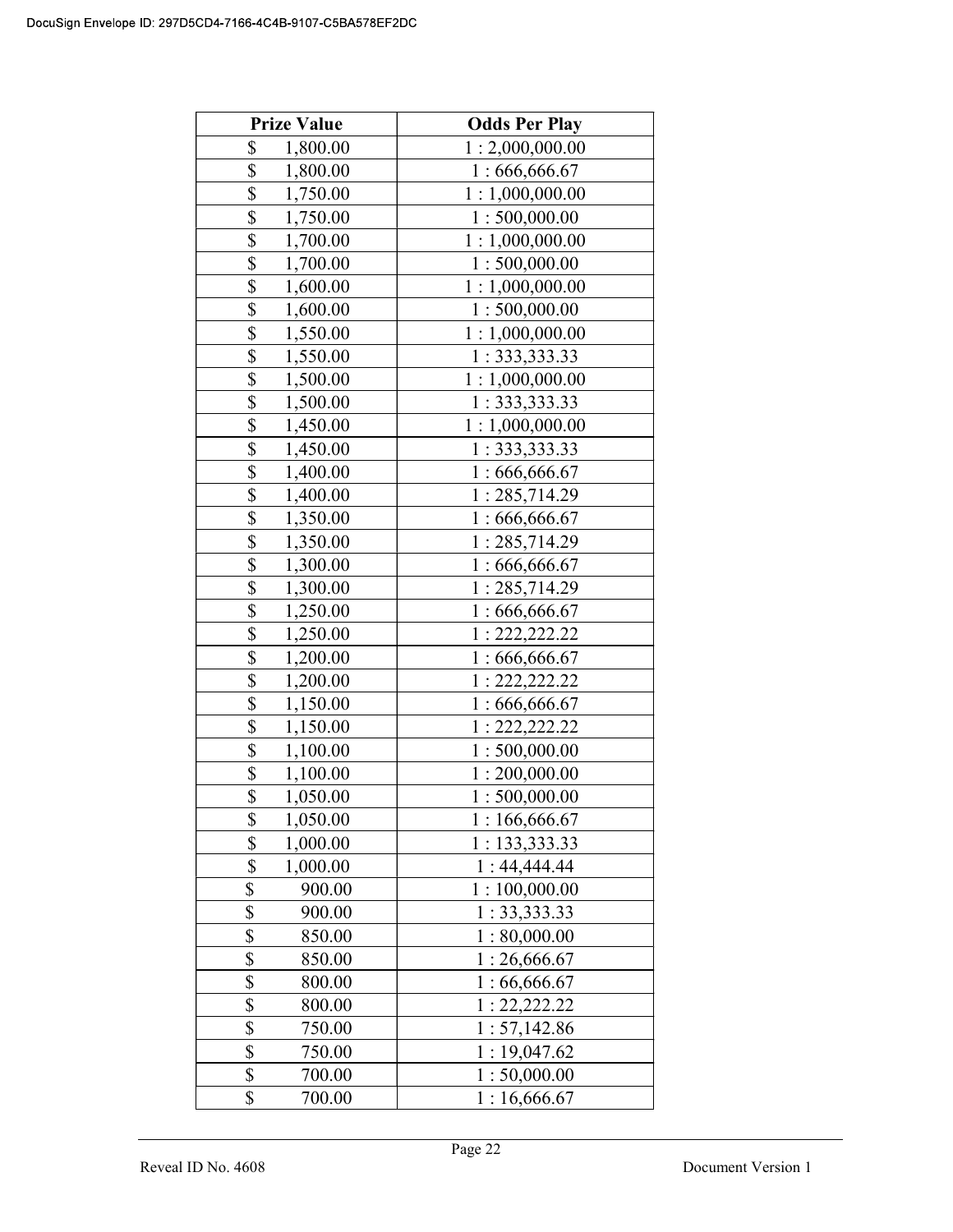|                         | <b>Prize Value</b> | <b>Odds Per Play</b> |
|-------------------------|--------------------|----------------------|
| \$                      | 650.00             | 1:40,000.00          |
| \$                      | 650.00             | 1:13,333.33          |
| \$                      | 600.00             | 1: 32,258.06         |
| \$                      | 600.00             | 1:10,638.30          |
| \$                      | 550.00             | 1:26,666.67          |
| \$                      | 550.00             | 1:8,888.89           |
| \$                      | 500.00             | 1:16,000.00          |
| $\frac{1}{2}$           | 500.00             | 1: 5,333.33          |
| \$                      | 450.00             | 1:10,638.30          |
| \$                      | 450.00             | 1:3,558.72           |
| $\overline{\$}$         | 400.00             | 1:8,000.00           |
| $\overline{\$}$         | 400.00             | 1:2,666.67           |
| \$                      | 300.00             | 1:6,410.26           |
| \$                      | 300.00             | 1:2,132.20           |
| \$                      | 280.00             | 1: 5,333.33          |
| \$                      | 280.00             | 1:1,777.78           |
| \$                      | 270.00             | 1:4,566.21           |
| $\overline{\mathbb{S}}$ | 270.00             | 1:1,524.39           |
| \$                      | 260.00             | 1:4,000.00           |
| \$                      | 260.00             | 1:1,333.33           |
| \$                      | 250.00             | 1:2,666.67           |
| \$                      | 250.00             | 1:888.89             |
| \$                      | 200.00             | 1: 2,285.71          |
| \$                      | 200.00             | 1:761.90             |
| \$                      | 150.00             | 1:1,600.00           |
| \$                      | 150.00             | 1: 533.33            |
| \$                      | 100.00             | 1:2,666.67           |
| \$                      | 100.00             | 1:888.89             |
| \$                      | 80.00              | 1:1,600.00           |
| \$                      | 80.00              | 1: 533.33            |
| \$                      | 70.00              | 1:1,066.67           |
| \$                      | 70.00              | 1:355.56             |
| \$                      | 60.00              | 1:800.00             |
| \$                      | 60.00              | 1:266.67             |
| \$                      | 50.00              | 1:320.00             |
| \$                      | 50.00              | 1:106.67             |
| \$                      | 30.00              | 1:33.33              |
| \$                      | 20.00              | 1:10.42              |
| \$                      | 10.00              | 1:10.61              |

PRIZE PAYOUT: 84.00%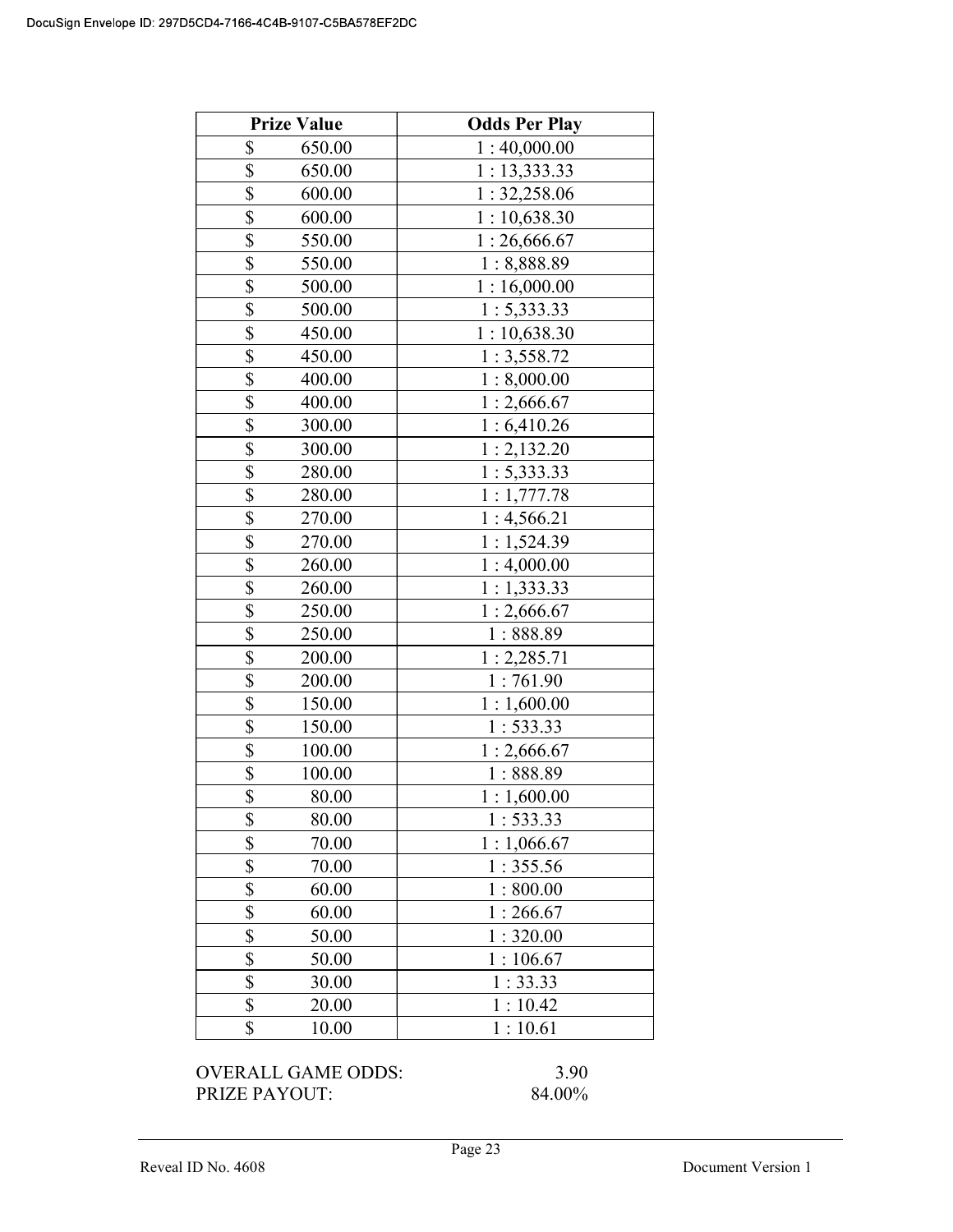# PRICE: \$20.00

| <b>Prize Value</b>          | <b>Odds Per Play</b> |
|-----------------------------|----------------------|
| \$<br>50,000.00             | 1:2,000,000.00       |
| \$<br>4,500.00              | 1:2,000,000.00       |
| \$<br>4,500.00              | 1:2,000,000.00       |
| \$<br>4,100.00              | 1:2,000,000.00       |
| \$<br>4,100.00              | 1:2,000,000.00       |
| \$<br>4,040.00              | 1:2,000,000.00       |
| \$<br>4,040.00              | 1:2,000,000.00       |
| \$<br>4,020.00              | 1:2,000,000.00       |
| \$<br>4,020.00              | 1:666,666.67         |
| \$<br>4,000.00              | 1:2,000,000.00       |
| \$<br>4,000.00              | 1:666,666.67         |
| \$<br>3,800.00              | 1:2,000,000.00       |
| \$<br>3,800.00              | 1:666,666.67         |
| \$<br>3,600.00              | 1:2,000,000.00       |
| \$<br>3,600.00              | 1:666,666.67         |
| \$<br>3,500.00              | 1:1,000,000.00       |
| \$<br>3,500.00              | 1:500,000.00         |
| \$<br>3,400.00              | 1:1,000,000.00       |
| \$<br>3,400.00              | 1:500,000.00         |
| \$<br>3,200.00              | 1:1,000,000.00       |
| \$<br>3,200.00              | 1:500,000.00         |
| \$<br>3,100.00              | 1:1,000,000.00       |
| \$<br>3,100.00              | 1: 333, 333.33       |
| $\overline{\$}$<br>3,000.00 | 1:1,000,000.00       |
| \$<br>3,000.00              | 1: 333, 333.33       |
| \$<br>2,900.00              | 1:1,000,000.00       |
| \$<br>2,900.00              | 1:333,333.33         |
| \$<br>2,800.00              | 1:666,666.67         |
| \$<br>2,800.00              | 1:285,714.29         |
| \$<br>2,700.00              | 1:666,666.67         |
| \$<br>2,700.00              | : 285,714.29         |
| \$<br>2,600.00              | 1:666,666.67         |
| \$<br>2,600.00              | 1:285,714.29         |
| \$<br>2,500.00              | :666,666.67          |
| \$<br>2,500.00              | : 222, 222.22        |
| \$<br>2,400.00              | 1:666,666.67         |
| \$<br>2,400.00              | : 222, 222.22        |
| \$<br>2,300.00              | 1:666,666.67         |
| \$<br>2,300.00              | 1: 222, 222.22       |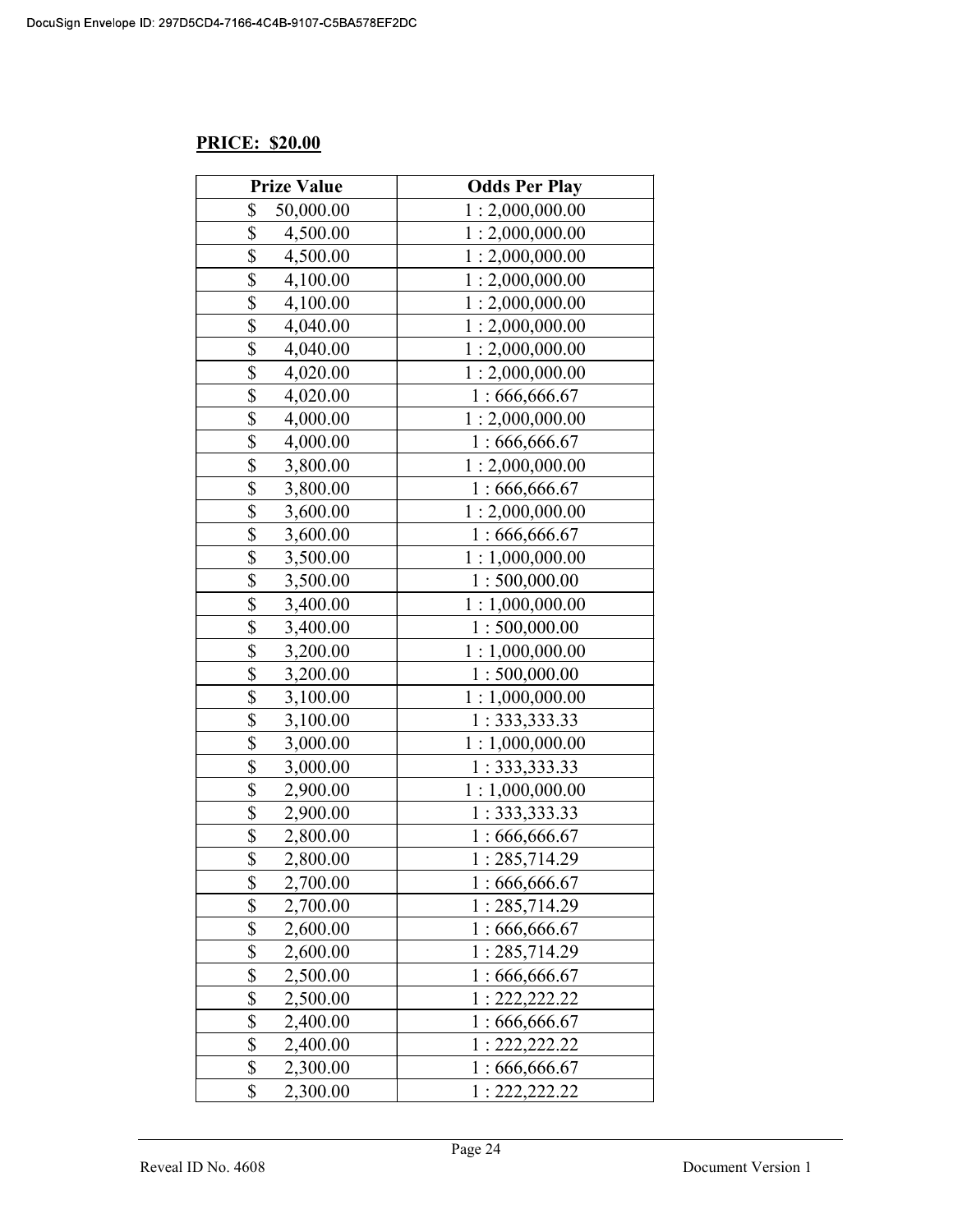| <b>Prize Value</b>        | <b>Odds Per Play</b> |
|---------------------------|----------------------|
| \$<br>2,200.00            | 1:500,000.00         |
| \$<br>2,200.00            | 1:200,000.00         |
| \$<br>2,100.00            | 1:500,000.00         |
| \$<br>2,100.00            | 1:166,666.67         |
| \$<br>2,000.00            | 1: 133,333.33        |
| \$<br>2,000.00            | 1:44,444.44          |
| \$<br>1,800.00            | 1:100,000.00         |
| \$<br>1,800.00            | 1: 33,333.33         |
| \$<br>1,700.00            | 1:80,000.00          |
| \$<br>1,700.00            | 1:26,666.67          |
| \$<br>1,600.00            | 1:66,666.67          |
| \$<br>1,600.00            | 1: 22, 222.22        |
| \$<br>1,500.00            | 1: 57,142.86         |
| \$<br>1,500.00            | 1:19,047.62          |
| \$<br>1,400.00            | 1:50,000.00          |
| \$<br>1,400.00            | 1:16,666.67          |
| \$<br>1,300.00            | 1:40,000.00          |
| \$<br>1,300.00            | 1:13,333.33          |
| \$<br>1,200.00            | 1: 32,258.06         |
| \$<br>1,200.00            | 1:10,638.30          |
| \$<br>1,100.00            | 1:26,666.67          |
| \$<br>1,100.00            | 1:8,888.89           |
| \$<br>1,000.00            | 1:16,000.00          |
| \$<br>1,000.00            | 1: 5,333.33          |
| \$<br>900.00              | 1:10,638.30          |
| \$<br>900.00              | 1:3,558.72           |
| \$<br>800.00              | 1:8,000.00           |
| \$<br>800.00              | 1:2,666.67           |
| \$<br>600.00              | 1:6,410.26           |
| \$<br>600.00              | 1:2,132.20           |
| \$<br>560.00              | 1: 5,333.33          |
| \$<br>560.00              | 1:1,777.78           |
| \$<br>540.00              | 1:4,566.21           |
| $\overline{\$}$<br>540.00 | 1:1,524.39           |
| \$<br>520.00              | 1:4,000.00           |
| \$<br>520.00              | 1:1,333.33           |
| \$<br>500.00              | 1:2,666.67           |
| \$<br>500.00              | 1:888.89             |
| \$<br>400.00              | 1:2,285.71           |
| \$<br>400.00              | 1:761.90             |
| \$<br>300.00              | 1:1,600.00           |
| \$<br>300.00              | 1: 533.33            |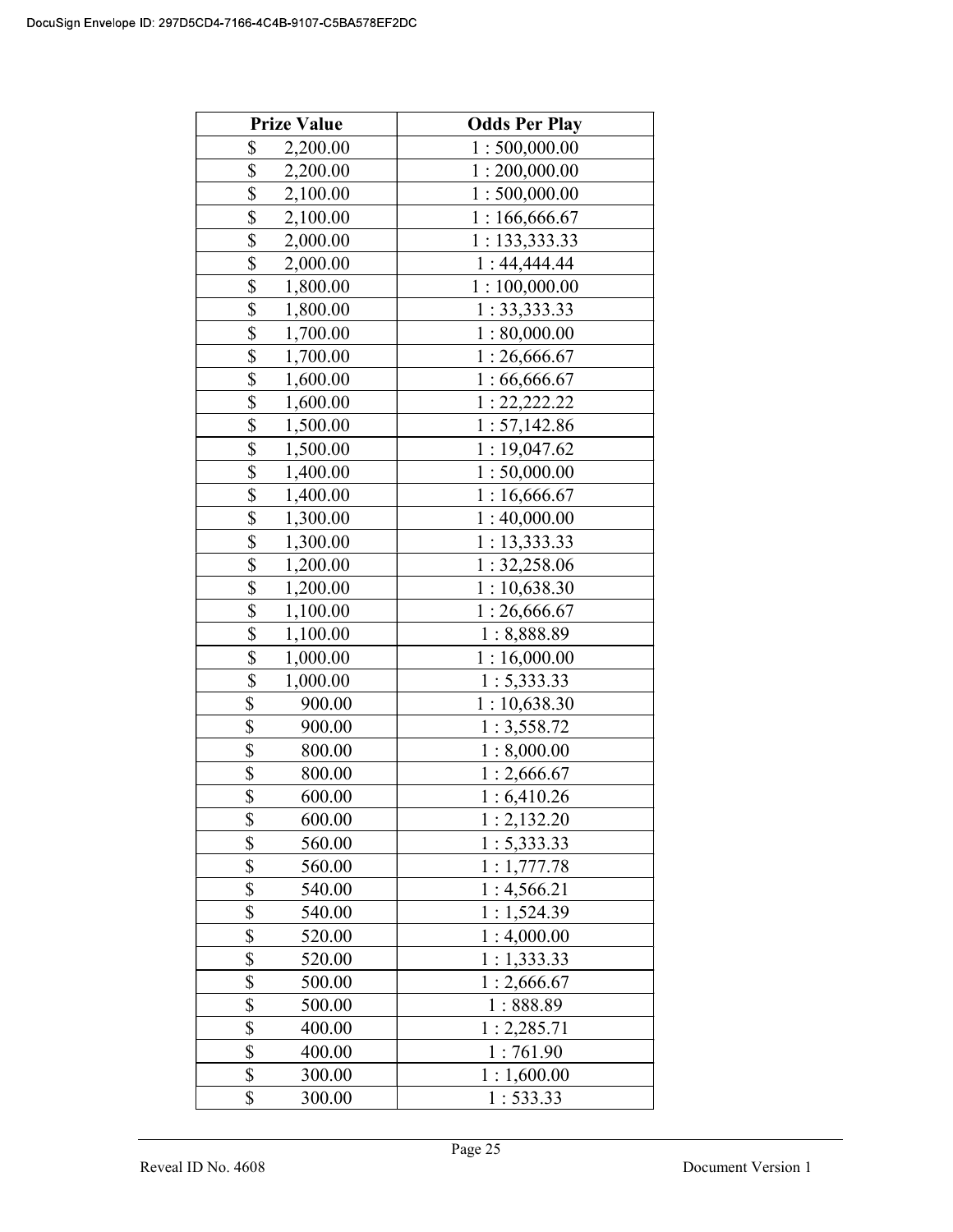| <b>Prize Value</b> | <b>Odds Per Play</b> |
|--------------------|----------------------|
| \$<br>200.00       | 1:2,666.67           |
| \$<br>200.00       | 1:888.89             |
| \$<br>160.00       | 1:1,600.00           |
| \$<br>160.00       | 1:533.33             |
| \$<br>140.00       | 1:1,066.67           |
| \$<br>140.00       | 1:355.56             |
| \$<br>120.00       | 1:800.00             |
| \$<br>120.00       | 1:266.67             |
| \$<br>100.00       | 1:320.00             |
| \$<br>100.00       | 1:106.67             |
| \$<br>60.00        | 1:33.33              |
| \$<br>40.00        | 1:10.42              |
| \$<br>20.00        | 1:10.61              |

OVERALL GAME ODDS: 3.90 PRIZE PAYOUT: 84.00%

### 7. HOW TO CLAIM A PRIZE

Subject to all applicable state and federal laws, prizes won on an Instant Play Ticket must be claimed according to the process set out below and in the iLottery Terms of Use:

- A. Prizes of \$600 or less are automatically deposited into the winner's account, subject to the prize winnings account limit. If the prize amount would cause the prize winnings account balance to exceed this limit, a check for the amount of the prize will be mailed to the address on file for the winner's account:
- B. Prizes over \$600, and up to and including \$99,999.99, may be claimed online according to the process set out in the iLottery Terms of Use or claimed at Lottery headquarters; and
- C. Prizes of \$100,000 and over must be claimed at Lottery headquarters.

# 8. CLAIM PERIOD

 All prizes won on an Instant Play Ticket must be claimed no later than one hundred and eighty (180) days after the announced end of sales for the specific iLottery Instant Play Game. The game end date will be announced on the Website. If a valid claim is not made for a prize within the required time period, the prize shall constitute an unclaimed prize and addressed as provided in KRS 154A.110 (3). It is the player's responsibility to take all required steps to claim any prize. The Lottery is not liable for any damages or losses resulting from a player's failure to properly claim a prize.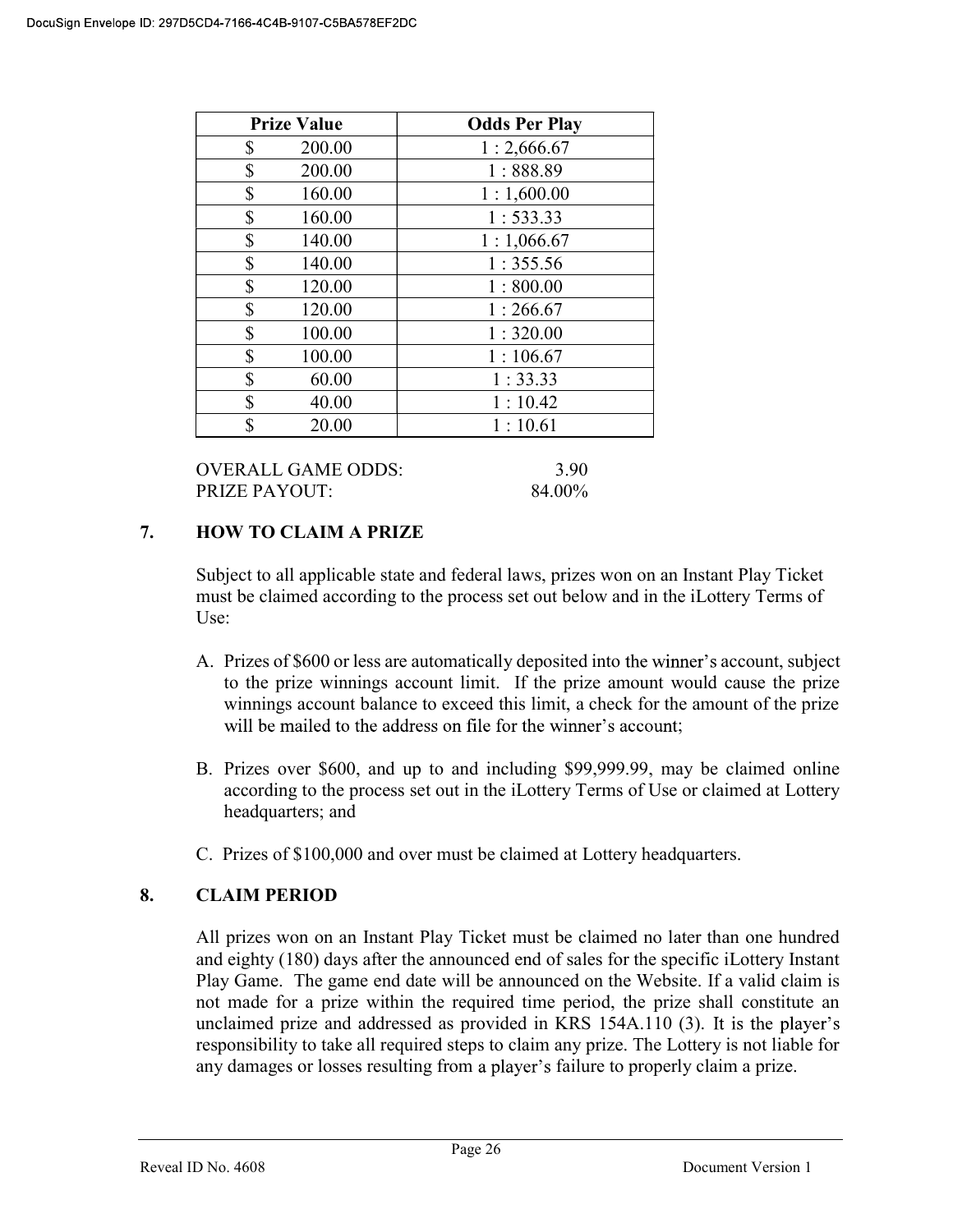### 9. TICKET VALIDATION REQUIREMENTS

In order to be a valid winning Instant Play Ticket, all transaction data must be recorded and verified as a winning Instant Play Ticket on the computer system of the Lottery or of its contractors or subcontractors, and the transaction data must satisfy all validation requirements in every respect. Any Ticket not passing all the validation requirements is void and is ineligible for any prize.

### 10. TAXES AND DEBT SET OFF

 Kentucky and federal withholding shall be withheld by the KLC from prize payments in such amounts as may be required, in accordance with applicable provisions of state and federal law. Prizes are subject to set off of certain debts as required by law.

### 11. DISPUTES

- A. In the event a dispute between the KLC and player occurs as to whether a prize has been won or paid, the President's decision is final. The President may, solely at his or her discretion, replace the disputed Instant Play Ticket(s) with an Instant Play Ticket or Tickets of equivalent sale price from a current KLC iLottery Instant Game or may refund the price. This shall be the sole and exclusive remedy of the purchaser in the event of such disputes.
- B. A claim may not be premised on human or electronic error in the communication, display, or transmission of data regardless of how that data is recorded, displayed, or transmitted. A claim may not be premised on any intentional human, electronic or other form of communication that was not authorized by the KLC.

### 12. GOVERNING LAW

 In purchasing an Instant Play Ticket, the player agrees to comply with and abide by applicable federal and Kentucky state laws; all rules, regulations, directives and final decisions of the KLC; and all procedures established for the conduct of the Game.

#### 13. PURCHASE AND PRIZE RESTRICTIONS

A. No iLottery Instant Ticket shall be purchased by and no prize paid to any of the following persons: any member of the Board of Directors, officer or employee of the KLC; any vendor (as defined in KRS 154A.010) or related entity; any member of the Board of Directors, officer, employee of, partner in, or owner of any vendor or related entity to the vendor; or any spouse, child, brother, sister, or parent residing as a member of the same household in the principal place of abode of any said person.